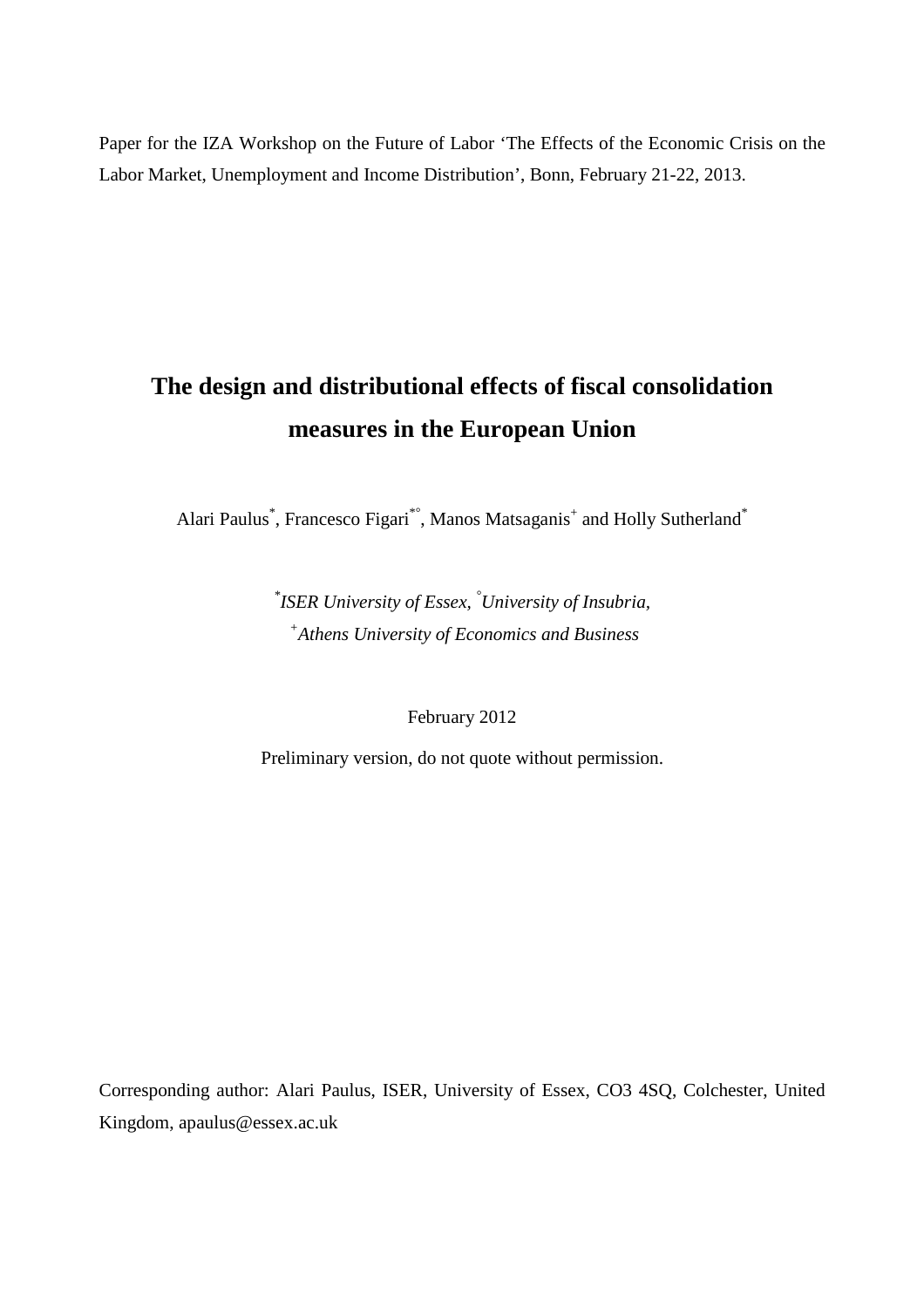## **Abstract**

We compare the distributional effects of fiscal consolidation measures in nine EU countries implemented following the financial and economic crisis of the late 2000s. Using the EU microsimulation model EUROMOD, we identify measures introduced through cuts in public sector pay and cash benefits, increases in direct taxes and workers' social contributions as well as changes in VAT, and quantify their impact on household income distribution. We find notable variation in the size, composition and effects of fiscal consolidation. Overall, richer households tend to bear relatively more burden in most countries, though this differs a lot between types of tax-benefit instruments. Such heterogeneity remains little visible when measures are grouped as spending cuts and tax increases, which has been often used in the fiscal adjustment literature.

#### JEL: C81, H55, I3

Keywords: Austerity measures, European Union, Fiscal consolidation, Income distribution, Microsimulation.

**Acknowledgements:** We gratefully acknowledge help from Silvia Avram, Chrysa Leventi, Horacio Levy, Jekaterina Navicke, Eva Militaru and Olga Rastrigina. We would also like to thank Paola De Agostini, Carlos Farinha Rodrigues, Viginta Ivaskaite-Tamosiune, Romas Lazutka, Andres Võrk and Anna Zasova for advice and assistance, as well as the contribution of all past and current members of the EUROMOD consortium. The process of extending and updating EUROMOD is financially supported by the Directorate General for Employment, Social Affairs and Inclusion of the European Commission [Progress grant no. VS/2011/0445]. This research has been partly funded by the European Commission through the Social Situation Observatory on Income Distribution and Living Conditions. The authors alone are responsible for the analysis and interpretation of the data reported here. It does not necessarily reflect the opinion or position of the European Commission.

We use microdata from the EU Statistics on Incomes and Living Conditions (EU-SILC) made available by Eurostat under contract EU-SILC/2011/55 (for Latvia, Lithuania, Portugal and Romania) and the national EU-SILC "PDB" data made available by respective national statistical offices (for Estonia, Greece, Spain and Italy); and the Family Resources Survey data made available by the Department of Work and Pensions via the UK Data Archive (for the UK).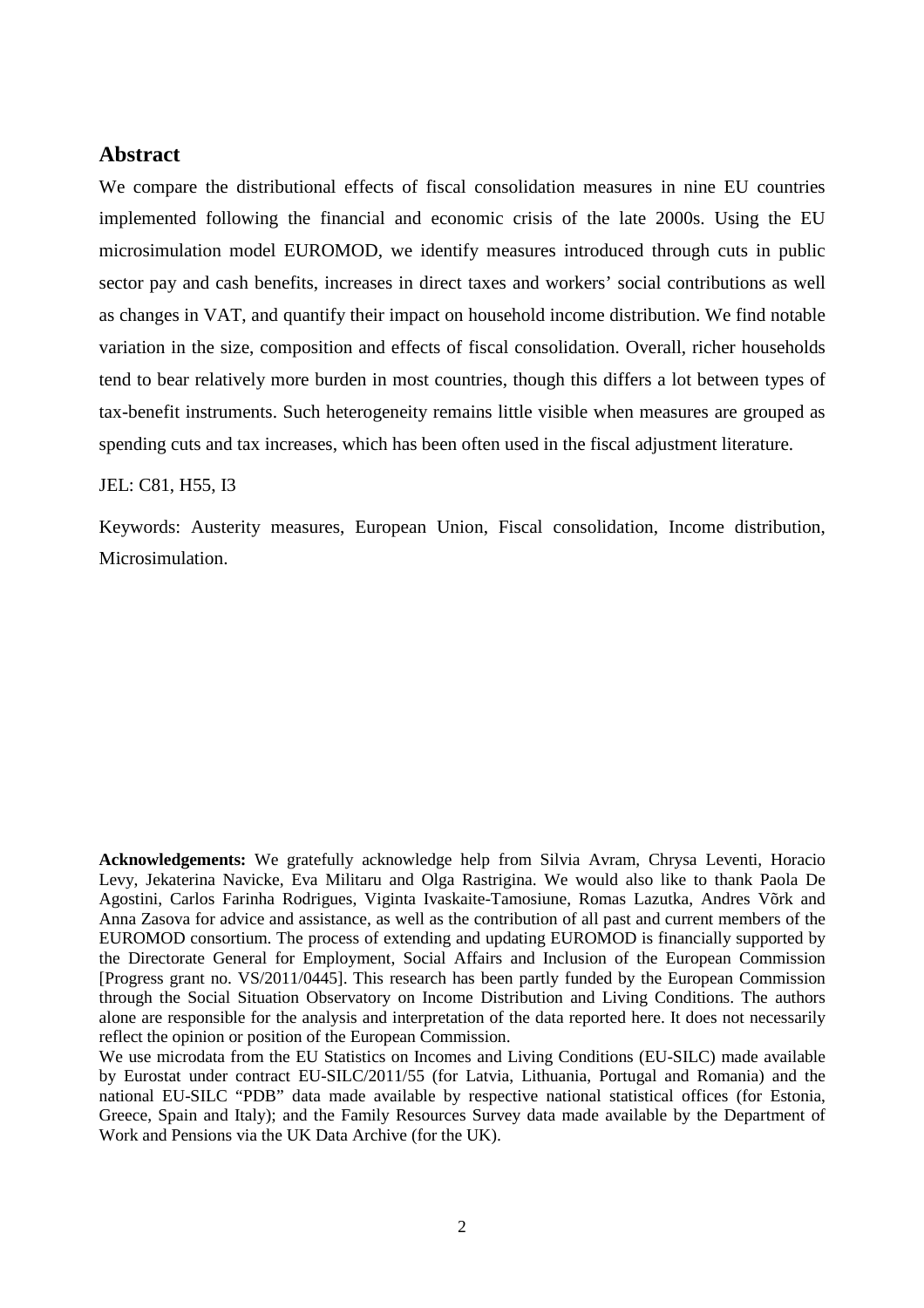# **1. Introduction**

The financial and economic crisis which started in the late 2000s and the fiscal consolidation measures to counter the subsequent government budget deficits have also an impact on household income distribution. The design and distributional effects of fiscal consolidation measures are of great relevance, not only because inequality, and any driver of growth in it, matters in its own right, but also because the way how fiscal consolidation is achieved and the cost of the crisis distributed has implications for the prospects for macroeconomic recovery and financial stability, as well as for the political acceptability of pathways in this direction.

The growing fiscal consolidation literature is mainly macro-oriented and often overlooking the distributional effects, not least because of data availability and difficulties in linking various budget items with specific households (Perotti, 1996). Furthermore, several studies have suggested that fiscal adjustments based on spending cuts, including both cuts in government expenditures and public transfers to households, are more effective in reducing public debt and less harmful to economic growth compared with fiscal adjustments based on tax increases, e.g. Alesina and Perotti (1995, 1997), Alesina and Ardagna (1998, 2010, 2013), Alesina, Favero and Giavazzi (2012), Guajardo et al. (2011), IMF (2010), McDermott and Wescott (1996), von Hagen and Strauch (2001). On the one hand, this raises a question whether these two broad approaches have similar or different distributional implications, which has not been addressed before. For example, one might expect that cuts in public transfers put more burden on the lower part of household income distribution while tax increases require relatively bigger contributions from richer households. On the other hand, it is likely that distributional effects vary notably also among benefit and tax instruments pointing to the need to consider even more disaggregated data.

The aim of this paper is to help filling the gap in the fiscal consolidation literature regarding distributional effects, taking a cross-country perspective to give a stronger base for generalising the results. Based on the microsimulation method, we provide ex ante estimates of the distributional impact of fiscal consolidation measures implemented in the EU countries since the start of the Great Recession and up to mid-2012.<sup>1</sup> We use EUROMOD, the EU tax-benefit microsimulation model, and concentrate our analysis on the PIGS countries (Portugal, Italy, Greece and Spain), the Baltic countries (Estonia, Latvia and Lithuania), Romania and the UK

<sup>&</sup>lt;sup>1</sup> As such this paper builds on our previous work, see Callan et al. (2011) and Avram et al. (2012).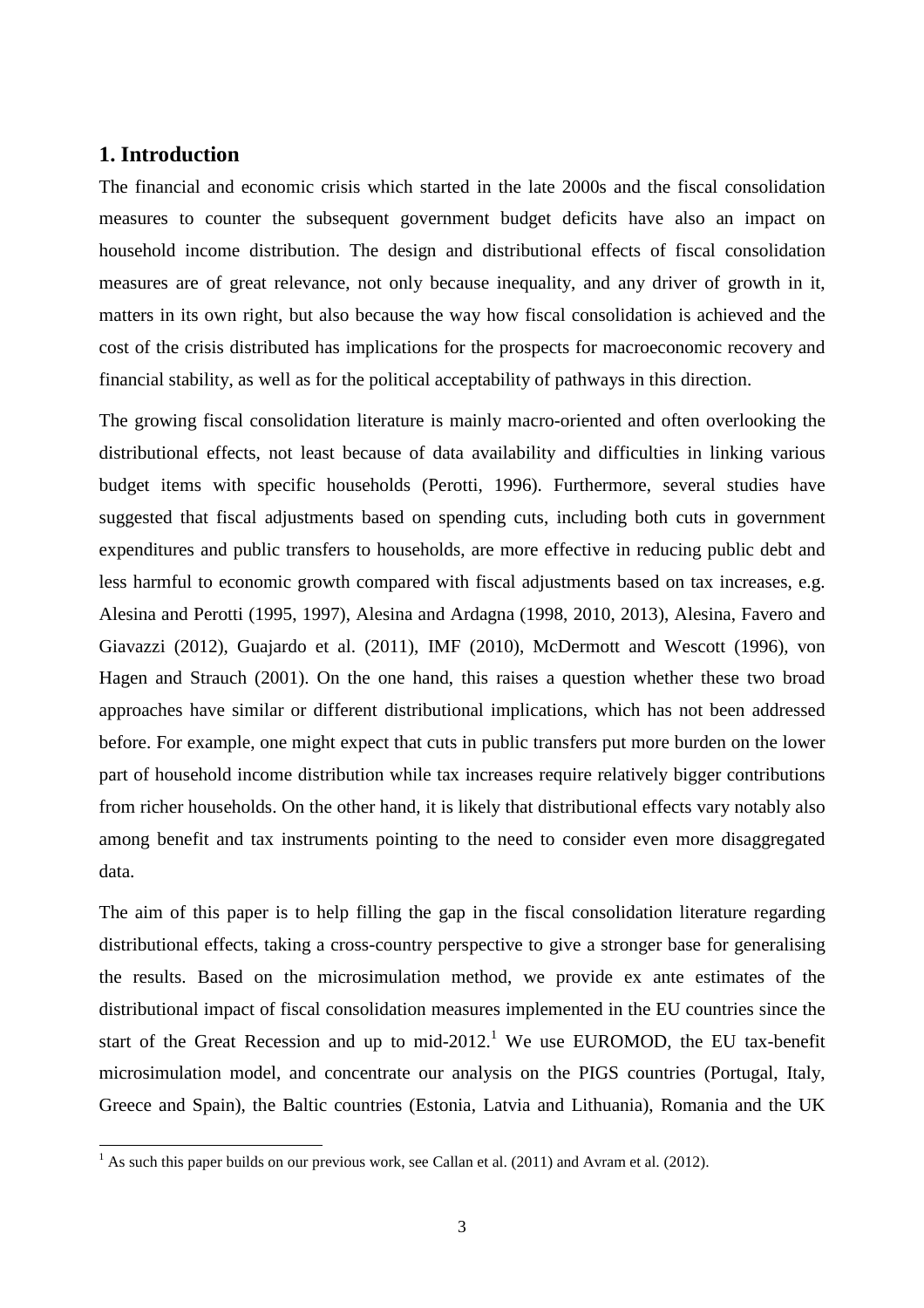which have experienced the largest budget deficits<sup>2</sup> and/or fall in economic output during the crisis. These countries have also implemented fiscal consolidation measures of between 5% and 12% of GDP which are very large by historical comparison, see e.g. Sutherland et al. (2012).

Our paper contributes to the strand of fiscal consolidation literature using a narrative approach to identify discretionary changes in fiscal policy (e.g. Romer and Romer, 2010; IMF, 2010) rather than statistical methods (e.g. Alesina and Perotti, 1995; Alesina and Ardagna, 1998; Blanchard and Perotti,  $2002$ ).<sup>3</sup> An additional advantage of the microsimulation method in this context is that it allows assessing policy changes in greater detail as we consider each individual policy instrument separately.

The degree of deficit reduction that these nine governments set out to achieve naturally varied, and so did the policy mix chosen to achieve it. Our analysis addresses the question of how changes to direct personal taxes, cash benefits and public sector pay, which have a direct impact on household income distribution, affect different income groups and types of household. We focus on these instruments as they provide governments with better control on distributional outcomes and offer more explicit choices, while macro-economic and labour market policies – and even cuts in public services – are blunt instruments in terms of their distributional effects. Furthermore, our attention is on the short-term outcome leaving aside potential behavioural responses<sup>4</sup>; for this reason we exclude e.g. employer social insurance contributions while we consider additionally the incidence of increases in VAT across the income distribution. We also limit our scope to permanent policy measures with a lasting effect on government budgets and exclude temporary fiscal adjustments.

<sup>&</sup>lt;sup>2</sup> Of the nine countries analysed in this paper, only two were running budget surpluses in 2007 (Estonia and Spain) though apart from Greece all other had budget deficits around the European Union's Stability and Growth Pact limit of 3% of GDP. By 2009 only Estonia - which made most of fiscal adjustments in that year - had a deficit below that limit. Seven countries had budget deficits much higher than the EU-27 average, around or above 10% of GDP, and Italy slightly below the average. In 2010-11, the budget deficits were reduced in all countries though remained still above the 3% limit (except in Estonia which had even a small surplus by then), the highest deficits (8-9%) being in Greece, Spain and the UK.

<sup>&</sup>lt;sup>3</sup> Alesina, Ardagna and Perotti (AAP) use in several papers a procedure proposed by Blanchard (1990) where social transfers and government revenues (as a share of GDP) are regressed on the unemployment rate which is then used to estimate the counterfactual share of transfers and revenues if the unemployment rate would have remained constant. Blanchard and Perotti (2002) pioneered the use of a structural VAR model with quarterly data, making assumptions about the timing of different effects, i.e. quarterly changes only reflect automatic reactions as discretionary changes take longer to implement.

<sup>&</sup>lt;sup>4</sup> Although fiscal consolidation measures are likely to generate behavioural changes, these second round effects are presumably not very large. For example, Bargain et al. (2012) estimated labour supply elasticities for the US and 17 European countries and found that these were mostly modest.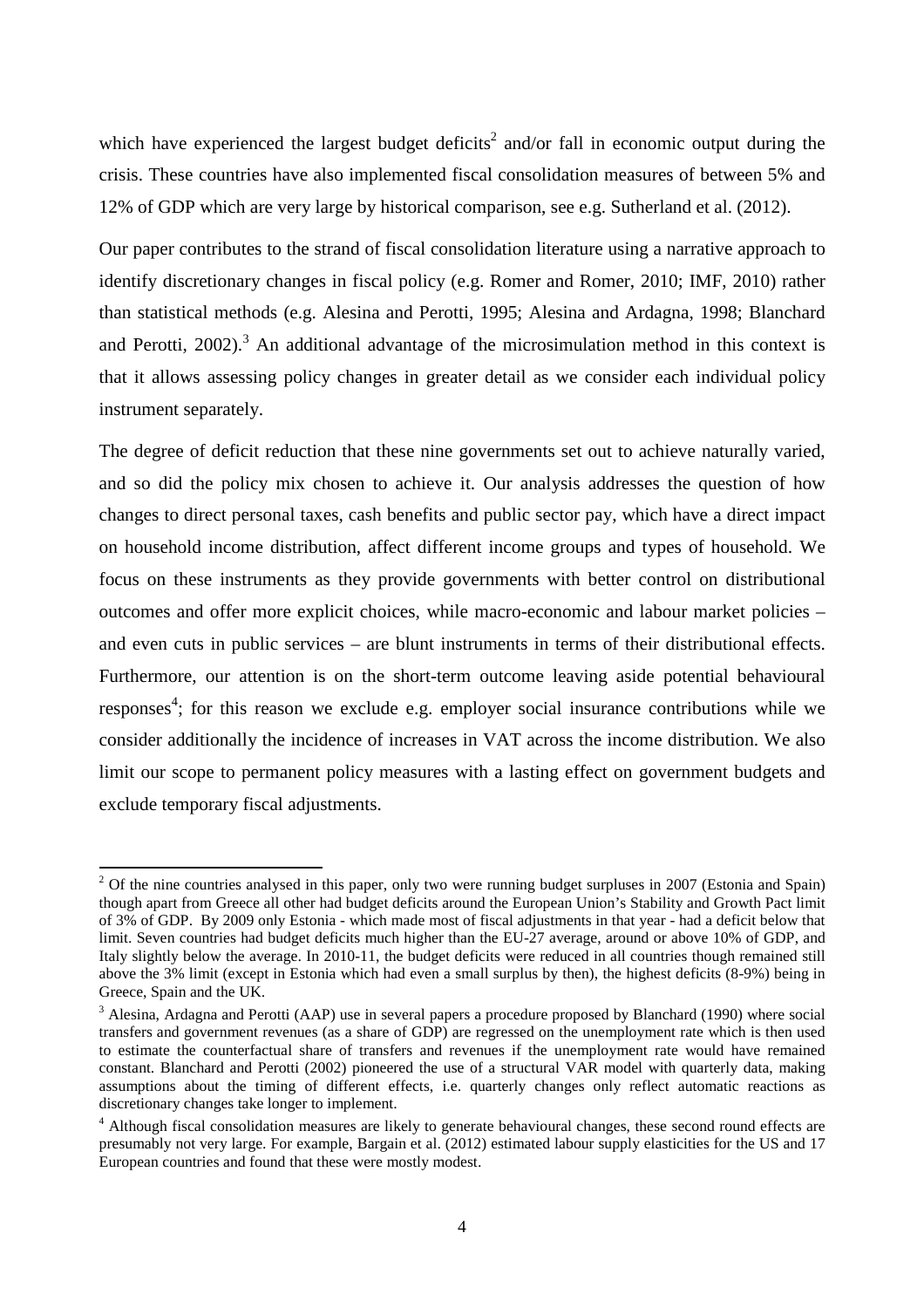We find notable variation in the size, composition and effects of fiscal consolidation (in the short term). Overall, richer households tend to bear relatively more burden in most countries, though this differs a lot between types of tax-benefit instruments. Such heterogeneity remains little visible when measures are grouped as spending cuts and tax increases, which has been often used in the fiscal adjustment literature. Our results emphasise the value of in depth analysis and provide insights for the choice of instruments to be used in order to consolidate public finances.

The structure of this paper is as follows. Section 2 discusses methodology and summarises the fiscal consolidation measures taken in each country and the scope of our analysis. Section 3 presents an analysis of the composition and distributional effects of the measures in the nine countries and shows how the different policy mixes each have their own distributional implications as well as certain common features. Final section concludes by summarising our policy relevant findings and by explaining the caveats to be adopted when interpreting them.

## **2. Methodology**

We make use of microsimulation technique (see e.g. Bourguignon and Spadaro, 2006), which allows us to identify tax-benefit policy changes in detail and estimate their effect on disposable income for each household. Aggregating the impact across all households yields an aggregate measure of fiscal consolidation, as such providing an alternative, 'bottom-up' measurement strategy for usual approaches in the macroeconomic literature.

Specifically, we use EUROMOD, the EU tax-benefit microsimulation model (Sutherland, 2007; Lietz and Mantovani, 2007). It is the only integrated multi-country model and allows to assess and compare the effects across a number of countries in a comparable manner. EUROMOD uses information on personal and household characteristics (including market incomes) from the EU Statistics on Incomes and Living Conditions (EU-SILC) survey, providing a representative sample of each national population, and simulates cash benefit entitlements and personal tax and social insurance contribution (SIC) liabilities on the basis of the tax-benefit rules in place. The model draws both on the Eurostat version of SILC and, where available, on national versions (with more detailed information); the only exception is the UK for which the Family Resource Survey is used instead (see Table 1). We use the latest data wave currently linked with EUROMOD, i.e. SILC 2008 with 2007 incomes. The sample size for most countries is between 10 and 20 thousand individuals, it is about 35 thousand for Spain and more than 50 thousand for Italy and the UK.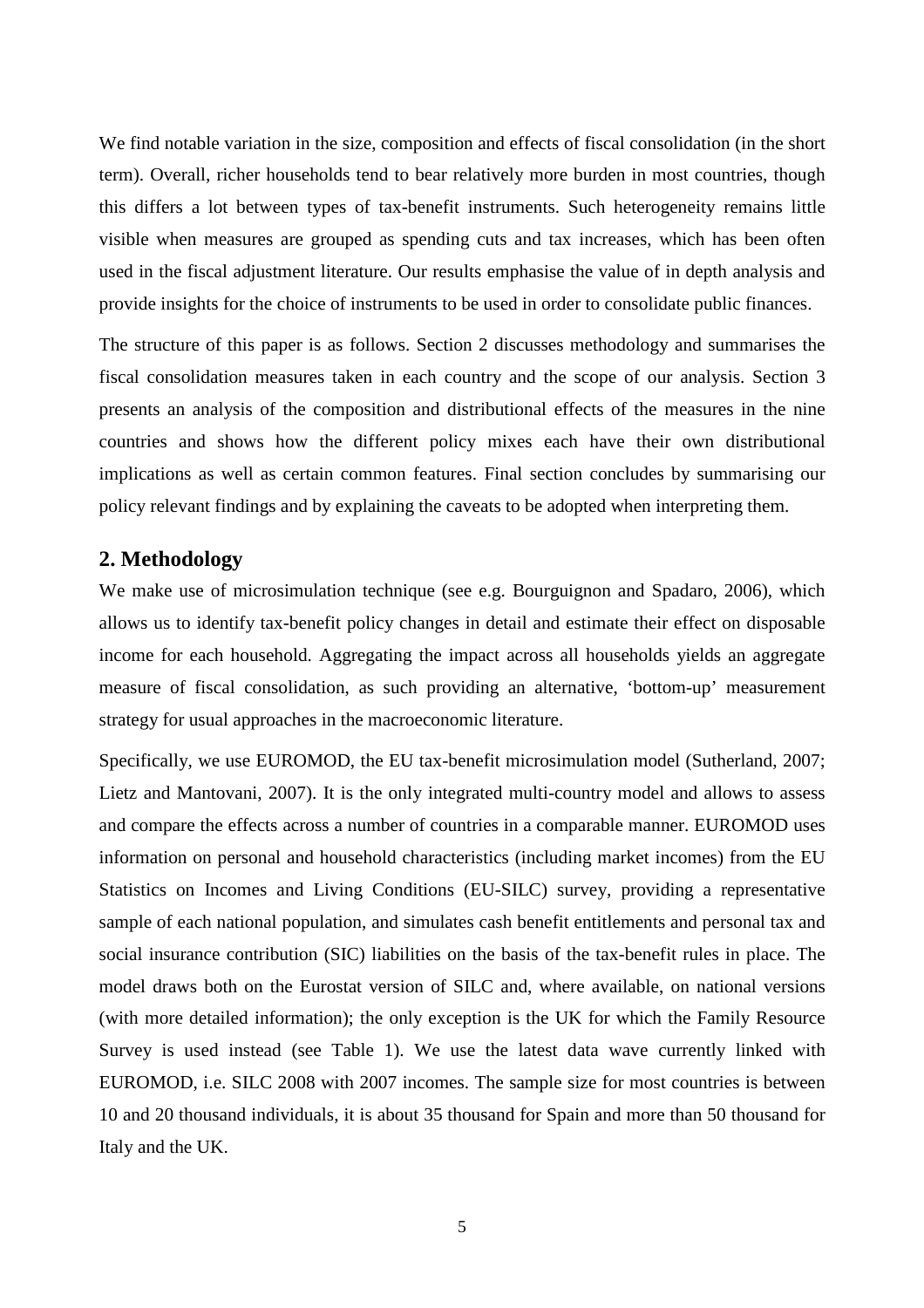| Country   |                | <b>Input dataset</b> | Income reference period | Sample size (individuals) |
|-----------|----------------|----------------------|-------------------------|---------------------------|
| Estonia   | EE             | National SILC 2008   | $2007$ (annual)         | 12,999                    |
| Greece    | EL             | National SILC 2008   | $2007$ (annual)         | 16,814                    |
| Spain     | ES             | National SILC 2008   | $2007$ (annual)         | 35,858                    |
| Italy     | IT             | National SILC 2008   | $2007$ (annual)         | 52,135                    |
| Latvia    | LV             | <b>EU-SILC 2008</b>  | $2007$ (annual)         | 13,081                    |
| Lithuania | LT             | <b>EU-SILC 2008</b>  | $2007$ (annual)         | 12,130                    |
| Portugal  | PT             | EU-SILC 2008         | $2007$ (annual)         | 11,772                    |
| Romania   | R <sub>O</sub> | EU-SILC 2008         | $2007$ (annual)         | 19,111                    |
| UK.       | <b>UK</b>      | FRS 2009/10          | $2009/10$ (current)     | 57,380                    |

**Table 1: Summary of input datasets** 

In this analysis, we adjust the data to account for the most important labour market changes since the data collection (which was before the financial and economic crisis).<sup>5</sup> As the economic crisis deepened, the countries considered here experienced, and in many cases are still experiencing, reductions in labour market activity. We predict transitions from employment into short- or longterm unemployment and from being out of work into employment, based on the changes in employment as indicated by 2007 and 2011 (i.e. the latest available) Labour Force Survey (LFS) data.<sup>6</sup> Transitions are applied within 18 strata of characteristics – according to age group (3), gender and educational level (3), selecting (randomly) for each strata a required number of people for whom employment status is changed. This method builds on previous work by Figari et al. (2011) and Avram et al. (2011) and is explained in detail in Navicke et al. (2012).

We also adjust the nominal level of market incomes by source, in line with actual changes since the income reference period. Finally, some corrections are made in this analysis for tax evasion (Greece, Italy) and non take-up of certain means-tested benefits<sup>7</sup>, assuming behaviour in this respect to be the same before and after the policy changes.

Overall, we focus on the effects of fiscal consolidation packages on household incomes and leave aside effects on income distribution from labour market developments and financial, macroeconomic and political disarray, and on inequalities more generally from cuts in spending

<sup>&</sup>lt;sup>5</sup> See Avram et al. (2012) for an analysis mainly based on pre-crisis household characteristics. Note that such an exercise would correspond to a slightly different research question, arguably reflecting how the effects of fiscal adjustments might have been evaluated at the time of their implementation.

<sup>&</sup>lt;sup>6</sup> This is not done for the UK because the data already come from a later period.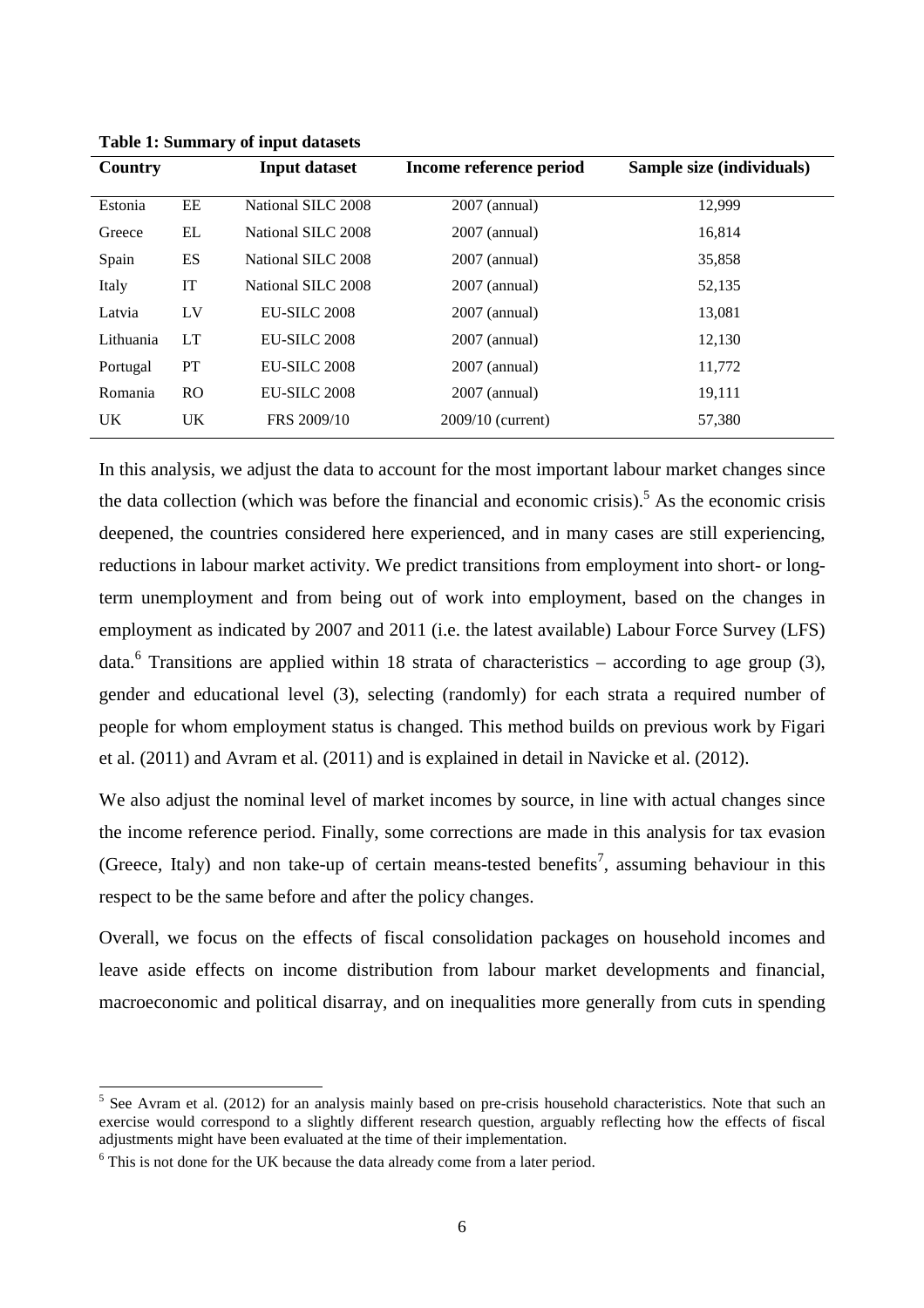on public services.<sup>8</sup> As such it is not about the effects on inequality of the crisis as a whole, nor does it attempt to consider all aspects of economic welfare.

We identify changes in national legislations regarding individual tax and benefit instruments drawing on EUROMOD expertise and documentation.<sup>9</sup> In some countries, such as Greece, explicit packages of reforms have been labelled as austerity measures. While mostly involving tax increases and cuts in social benefits and public sector pay, they also include increases in some benefits or reductions in taxes for certain groups to compensate or alleviate the impact of other measures. In any case, the package as a whole can be easily identified. In other countries it is not so clear how policies would have evolved in the absence of the budgetary crisis. In the UK, for example, there was a change of government in mid-2010 and the policy changes include, alongside measures that might have been introduced by any government, cuts and restructuring of the welfare system that arguably are part of a new approach, some under the guise of austerity. In general our approach has been to focus on changes that were explicitly introduced in order to cut the public deficit, or stem its growth. The aim is to distinguish between changes that were part of a "business as usual" scenario and those introduced for austerity reasons. As such we follow the spirit of other studies relying on historic sources, e.g. Romer and Romer (2010), IMF (2010), Devries et al. (2011).

What makes cross-national analysis more challenging is variation in the length of period when fiscal adjustments were made. In some cases measures were all announced and introduced within a single year. In other cases, for instance in the UK, measures announced at one point (e.g. in 2010) may not be implemented fully until much later (e.g. 2014). Furthermore, it is possible that the medium term plans that are announced will be reversed or amended before being implemented or further measures introduced. In addition, some of the measures introduced earlier in the period were intended to be temporary from the beginning or have been reversed later. Macroeconomic literature, however, as also pointed out by Perotti (2013), tends to ignore the multi-year nature of fiscal adjustments, focusing typically on annual (or even shorter)

 $<sup>7</sup>$  A study by Matsaganis et al. (2010) estimated that the non take-up of means-tested benefits for the elderly in two</sup> of the countries examined here (Greece and Spain) could be very extensive. There is a long history of research on non take-up in the UK, e.g. Duclos (1995), Pudney et al. (2006).

 $8$  Other studies are attempting to explore some of these complex issues at the national level – for example see Matsaganis and Leventi (2012) for Greece, Brandolini et al. (2013) for Italy, Nolan et al. (2013) for Ireland and Joyce and Sibieta (2013) and Brewer et al. (2011) for the UK.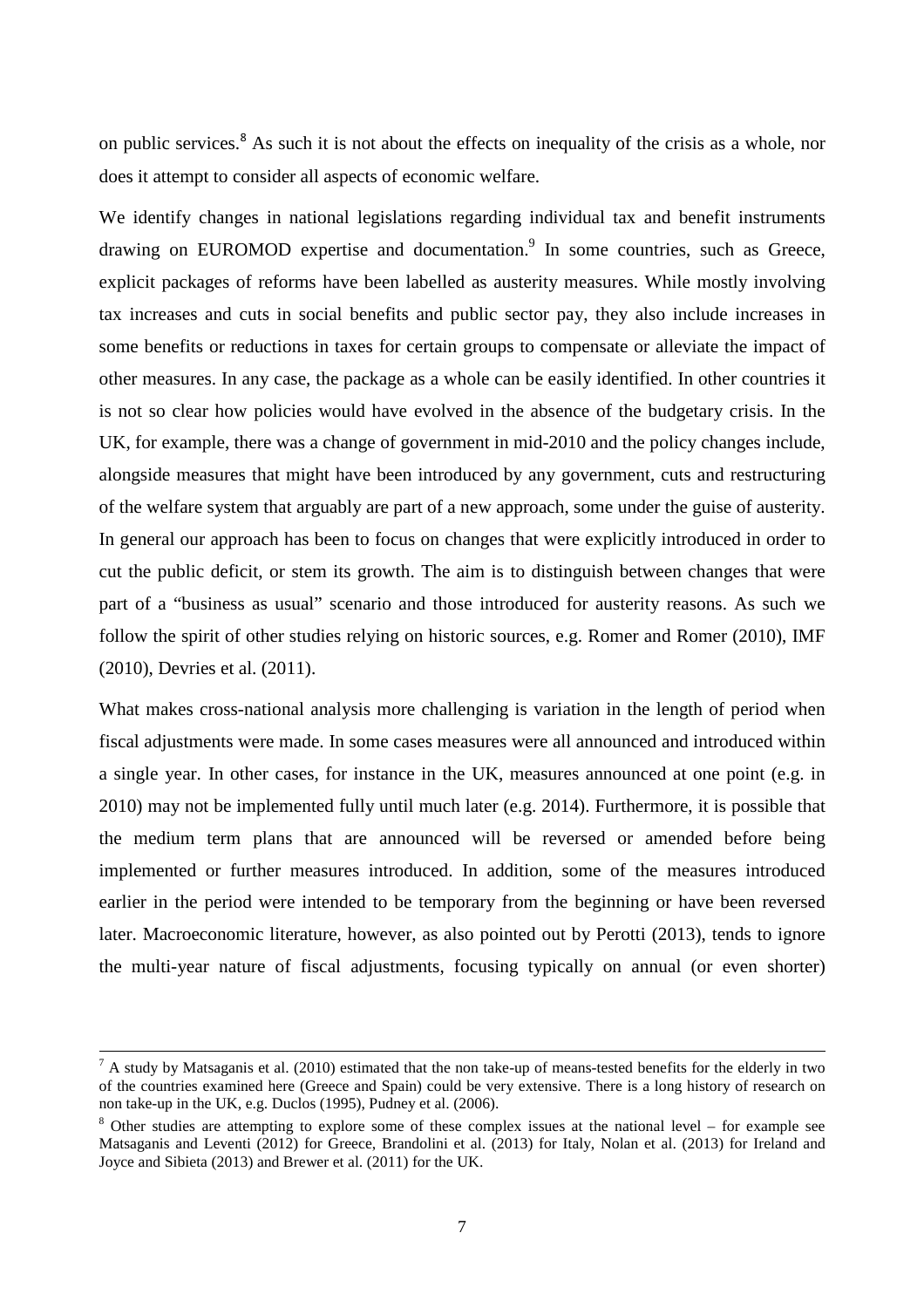changes. Here, we consider the impact of fiscal measures implemented since the crisis in each country and still in effect as of June 2012 – at which point fiscal adjustments were still continuing. We exclude one-off measures offering only temporary improvement in the government budget<sup>10</sup> as well as the removal of fiscal stimulus measures (e.g. in Spain) if those reforms were originally presented as temporary.

In order to evaluate the effect of policy changes, it is necessary to define and construct the counterfactual scenario, i.e. what would have happened in the absence of the fiscal consolidation measures. We have chosen to interpret the "absence of the fiscal consolidation measures" as the continuation of pre-fiscal consolidation policies, indexed according to standard practice and official assumption, or law. Such indexation is not the same across countries under consideration. Apart from public pensions, most of the countries do not regularly index fiscal policies and instead change these occasionally on an ad hoc basis. The exceptions are Italy, Portugal and the UK with especially the latter having long-established indexation rules and conventions (Sutherland et al., 2008) although these are in the process of changing (Joyce and Levell, 2011). The only countries not applying any indexation are Greece and Lithuania.

To tackle increasing budget deficits, the governments tried to find ways both to increase revenues and decrease expenditures. In most countries the fiscal consolidation measures have taken the form of some combination of: (i) reductions in cash benefits and public pensions; (ii) increases in direct taxes and contributions paid by households; (iii) increases in employer-paid contributions; (iv) increases in indirect taxes; (v) reductions in public services that have an impact on the welfare of households using them; (vi) reductions in public expenditure that cannot be allocated to households (e.g. pure public goods like defence spending) and increases in taxes that are not straightforward to allocate to households; (vii) cuts in public sector pay and (viii) cuts in public sector employment. The direct effect on the public budget will be the net effect of these changes, including interactions between various instruments. For example, reductions in public sector pay and taxable pensions/benefits will serve to reduce tax revenue, means-tested benefits may absorb to some extent income losses due to other measures, increases

<sup>&</sup>lt;sup>9</sup> Tax-benefit policy changes for each country are summarised in EUROMOD Country Reports (along with modelling notes and validation results). See https://www.iser.essex.ac.uk/euromod/resources-for-euromodusers/country-reports

 $10$  We do acknowledge that in some cases, these provided substantial fiscal savings in a particular year nonetheless: e.g. public wage cuts and suspended payments to the 2nd pension pillar in Estonia, a number of one-off additional taxes and contributions in Greece, an increase of income tax in Latvia and cuts in public pensions in Lithuania.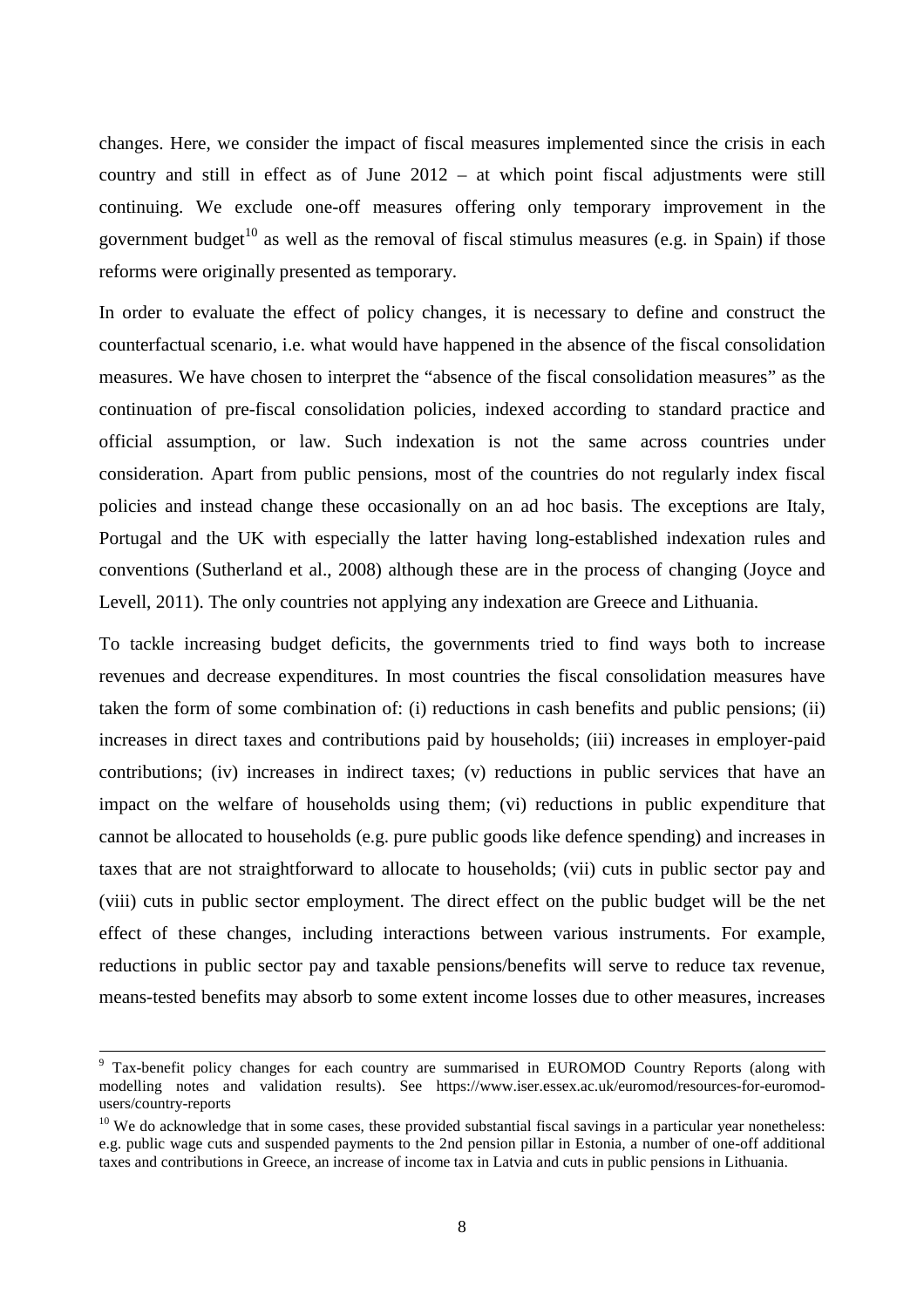in indirect taxes will result in increased inflation and hence (in some cases) increased indexation of benefits. The eventual overall result will also depend on any behavioural or macro-economic second and third round effects.

In this analysis we focus on the first round effects of measures which have a direct impact on income distribution, i.e. cash payments (i), direct personal taxes and contributions (ii) as well as public sector pay cuts (vii), the latter measured net of any reduction in income tax and social contributions. We chose to exclude changes in employer SIC (iii) on the grounds that these are unlikely to affect household incomes in the short run. On the other hand, drawing on available previous research we also show, in broad and approximate terms, the additional effect of indirect tax increases (iv).

Table 2 summarises the types of measures that have been used in each country within the scope of our analysis, since the 2008 economic downturn and up to mid-2012. The starting point from which measures were introduced is different across countries depending on many factors, including the timing of the national macroeconomic and budgetary reactions to the financial crisis. Among the countries included in the analysis, the Baltic countries (Estonia, Latvia and Lithuania), Portugal and the UK started introducing fiscal consolidation measures in 2009 and followed with further measures in 2010 to  $2012$ <sup>11</sup> Other countries (Greece, Spain and Romania) started fiscal consolidation in 2010 and Italy introduced its first measures in 2011.

The table shows that all countries have cut cash benefits and/or pensions and, all of the countries except Lithuania and Romania increased both income taxes and workers' social insurance contributions. Greece further introduced additional new taxes and/or contributions (some on a one-off basis). In principle, all countries also cut (or froze or somehow limited) public sector pay though given the period of analysis this excludes Estonia and also the UK, due difficulties in establishing the extent and incidence of any effect.<sup>12</sup> While a number of countries also increased property taxes, it has not been possible to model these policy changes for all of them, due to lack

<sup>&</sup>lt;sup>11</sup> Some policy measures in the UK which were implemented between April 2009 and June 2011 had been announced before the start of the crisis or were introduced as part of the political deal made in forming the 2010 coalition government. We exclude these (which tend to reduce tax revenue or increase spending) from our measure of fiscal adjustments.

 $12$  In Estonia there was a substantial cut in average public sector pay in 2009. But by the end point of the period we consider, public pay had risen again (similar to the average wage in the private sector). In the UK, while public sector institutions have had their budgets cut, and pay rises are certainly restricted, there is no figure for a specific pay cut that can be simulated in this exercise. This is partly because it is difficult to distinguish public and private sector employees, a factor that explains why this information is not collected in the UK micro-data that are used in this study.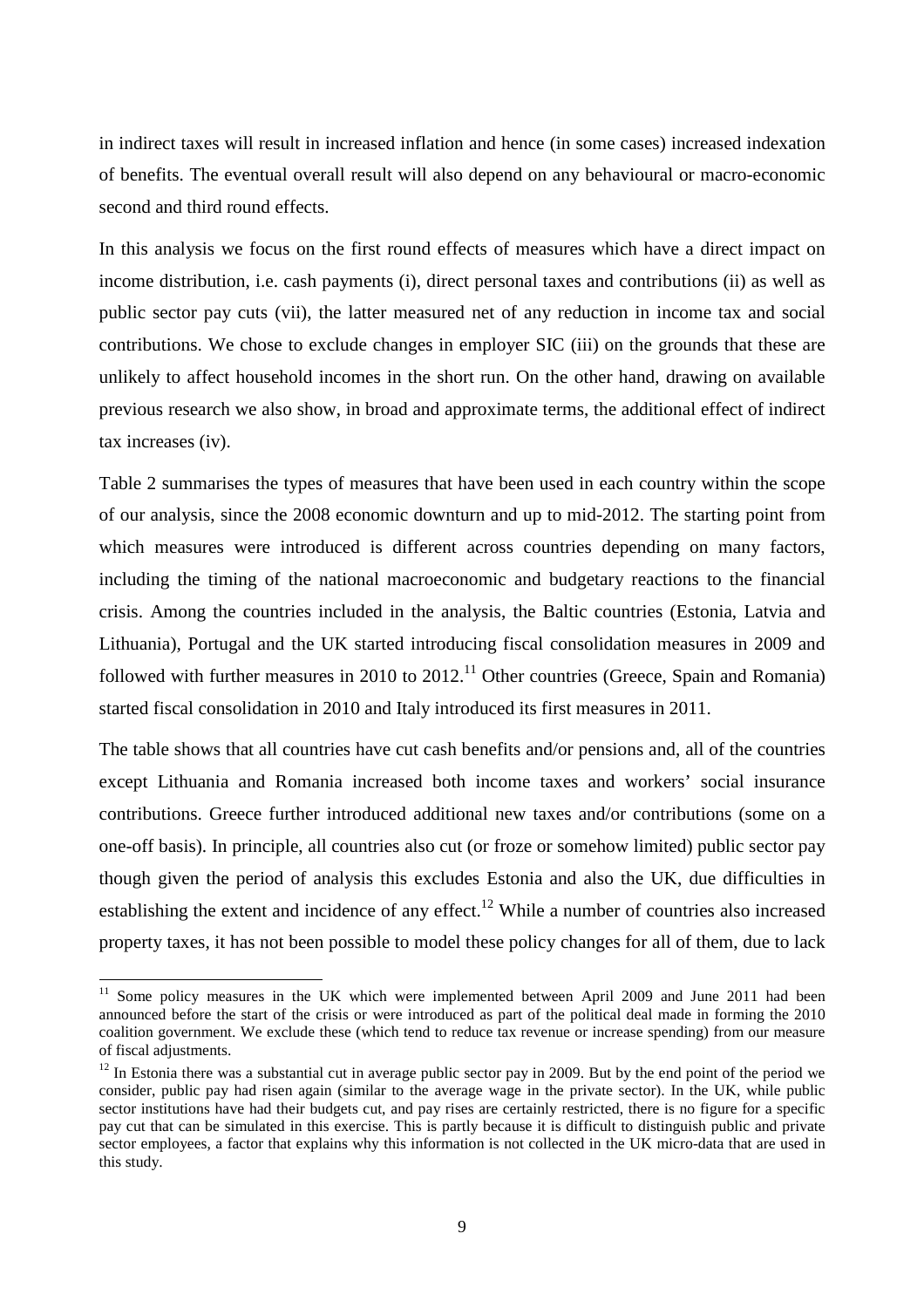of necessary information in the data. Finally, all countries have also increased the (standard) rate

of VAT.

| Table 2: Type of household income-based fiscal consolidation measures introduced (as of June |  |
|----------------------------------------------------------------------------------------------|--|
| 2012)                                                                                        |  |

| <b>Type of measures</b>                                  | EЕ             | EL         | ES             | IТ   | LV    | LT             | PT    | RO             | UK             |
|----------------------------------------------------------|----------------|------------|----------------|------|-------|----------------|-------|----------------|----------------|
| Benefit and/or pension cuts (or<br>freezing)             | <b>Yes</b>     | Yes        | <b>Yes</b>     | Yes  | Yes   | Yes            | Yes   | Yes            | <b>Yes</b>     |
| Increased income taxes and/or<br>reduced tax concessions | Yes            | <b>Yes</b> | Yes            | Yes  | Yes   | No.            | Yes   | No             | Yes            |
| Increased worker social insurance<br>contributions       | <b>Yes</b>     | <b>Yes</b> | N <sub>0</sub> | Yes  | Yes   | N <sub>0</sub> | Yes   | N <sub>0</sub> | Yes            |
| Public sector pay cuts (or freezing)                     | N <sub>0</sub> | <b>Yes</b> | Yes            | Yes  | Yes   | Yes            | Yes   | Yes            | N <sub>0</sub> |
| Increased property taxes                                 | No             | Yes        | (Yes)          | Yes  | (Yes) | (Yes)          | (Yes) | (Yes)          | N <sub>o</sub> |
| Increased standard rate of VAT                           | Yes            | <b>Yes</b> | Yes            | Yes  | Yes   | Yes            | Yes   | Yes            | Yes            |
| <b>Start period of measures</b>                          | 2009           | 2010       | 2010           | 2011 | 2009  | 2009           | 2009  | 2010           | 2009           |

*Notes: The fiscal consolidation measures included here are limited to those that have a direct effect on household income, plus also increases in (the standard rate of) VAT. Temporary measures which were reversed by mid-2012 are excluded. Employer contributions were increased in Estonia, Greece, Italy and the UK but the effect is not*  included in our analysis of household income. In the table, Yes in bold indicates that measures are captured in our *analysis. (Yes) in parenthesis indicates that measures were introduced but are not possible to simulate.* 

Although our analysis covers the main changes in direct taxes and cash benefits, due to data limitations it is not possible to simulate all changes: e.g. cuts in minor benefits and tax allowances in Estonia; cuts in the benefits and tax credits administered by some regional governments in Spain. Among the changes in indirect taxes, as well as increases in the standard rates of VAT, reduced rates of VAT and excises were increased in some cases but are not captured in our analysis (except for Greece). Detailed information on the changes in each country can be found in Avram et al. (2012), see Appendix.

# **3. The effects of fiscal consolidation measures**

We first analyse the size and composition of income-based fiscal consolidation measures, i.e. changes to cash benefits, income taxes and contributions paid by workers as well as public pay cuts (net of corresponding tax and contribution reductions). This is expressed as the net proportional reduction in household disposable income in each country. As noted above, our aggregate measure of fiscal consolidation is derived from micro-data and, hence, can provide a useful alternative to typical approaches in the fiscal adjustments literature. We then explore the distributional effects by analysing the proportional reductions in income, across the (counterfactual) income distribution and by household type. Finally, we show separately the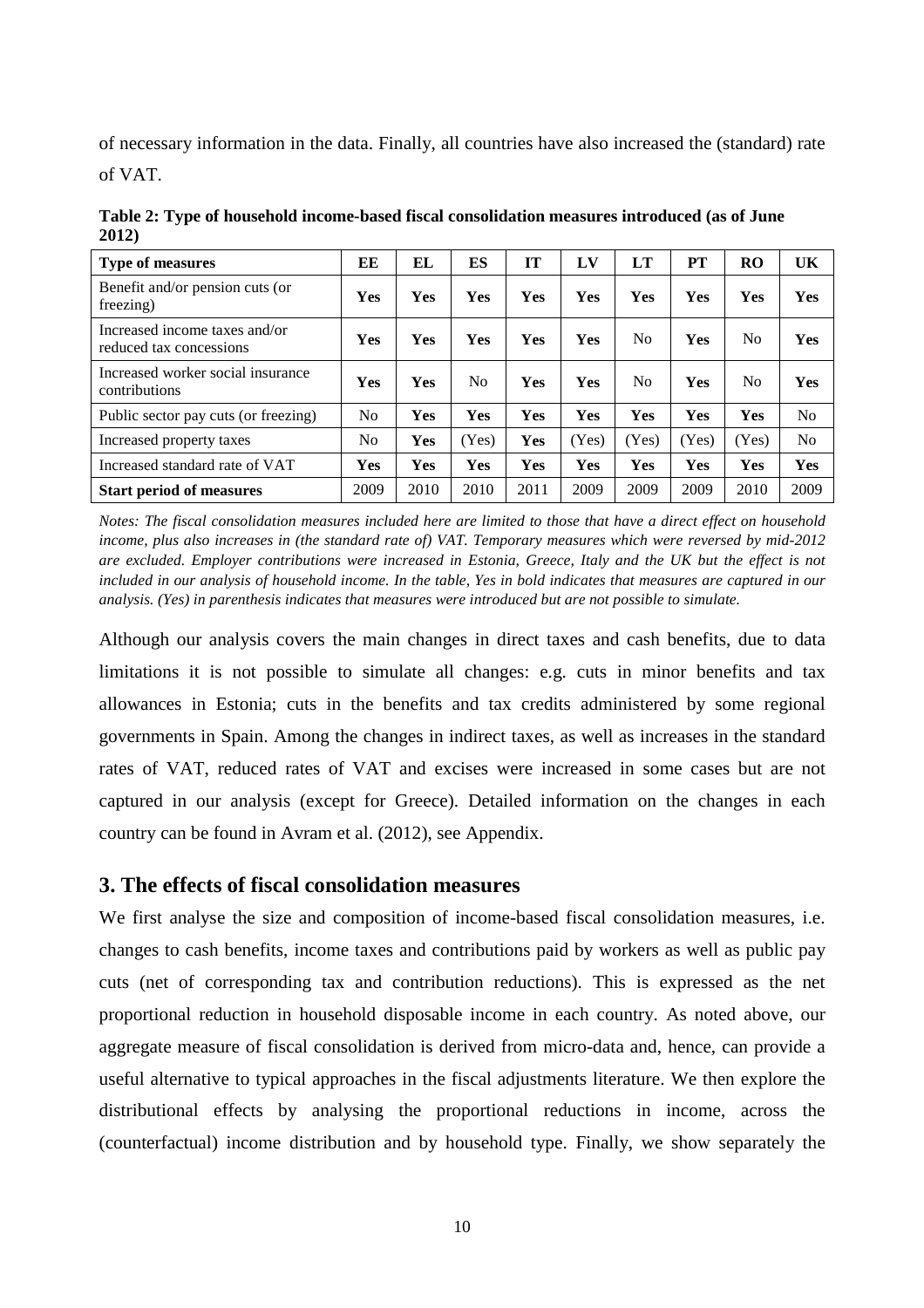effect of the VAT increases which are cruder estimates, based on data from other studies, as the SILC datasets underlying EUROMOD do not include information about consumption expenditures.

## **Size and composition of the household income-based fiscal consolidation packages**

The extent and composition of the "fiscal consolidation packages" analysed here is shown in Figure 1. Measured as a percentage of pre-austerity total disposable income<sup>14</sup>, the overall fiscal consolidation generated by the household income-based measures included in the analysis varies from 1.6% of disposable income in Italy and 1.9% in the UK to 9.2% in Latvia and 11.7% in Greece. In interpreting these figures it is important to remember that they do not reflect the scale of the fiscal consolidation effort as a whole in each country. In some countries measures without a direct impact on household income – such as those affecting the corporate sector or employers generally; or cuts in public services (as in Italy) – have a relatively large role. In other cases the main effect of the measures is being planned for a period in the future (UK) and in Estonia, Greece, Latvia and Lithuania our analysis excludes the effect of measures that had already expired by mid-2012. These results indicate the scale of immediate and direct losses in income experienced by households.

Figure 1 also shows the relative importance of the different types of measure. Comparing across countries, this varies greatly, indicating that there has been no common approach to consolidating public budgets. Pay cuts for public sector workers (net of taxes and contributions) play a major role in Greece, Latvia and Portugal and a somewhat smaller role in Romania and Spain. Cuts in public pensions are especially important in Romania (making up well over half the overall total) and also in Portugal, Estonia and Greece. Increases in income tax are important in Greece and Spain, and in terms of the share of the total, also in Italy and the UK. Increases in worker social insurance contributions are important in Estonia and Latvia and in terms of the share, in the UK. Cuts in non-means-tested benefits are relatively large in Lithuania and Latvia. There were also cuts in means-tested benefits in Portugal and also the UK. In the other countries, spending on these benefits tended to increase, partly making up for reductions in other incomes. (In Portugal and the UK the negative effect shown is the net effect of cuts in entitlements and increases in the numbers eligible and size of payments due to cuts in other incomes). There are also interactions between pension and benefit cuts and income tax (and in some countries, social

 $14$  That is, counterfactual incomes in 2012 without the fiscal consolidation measures.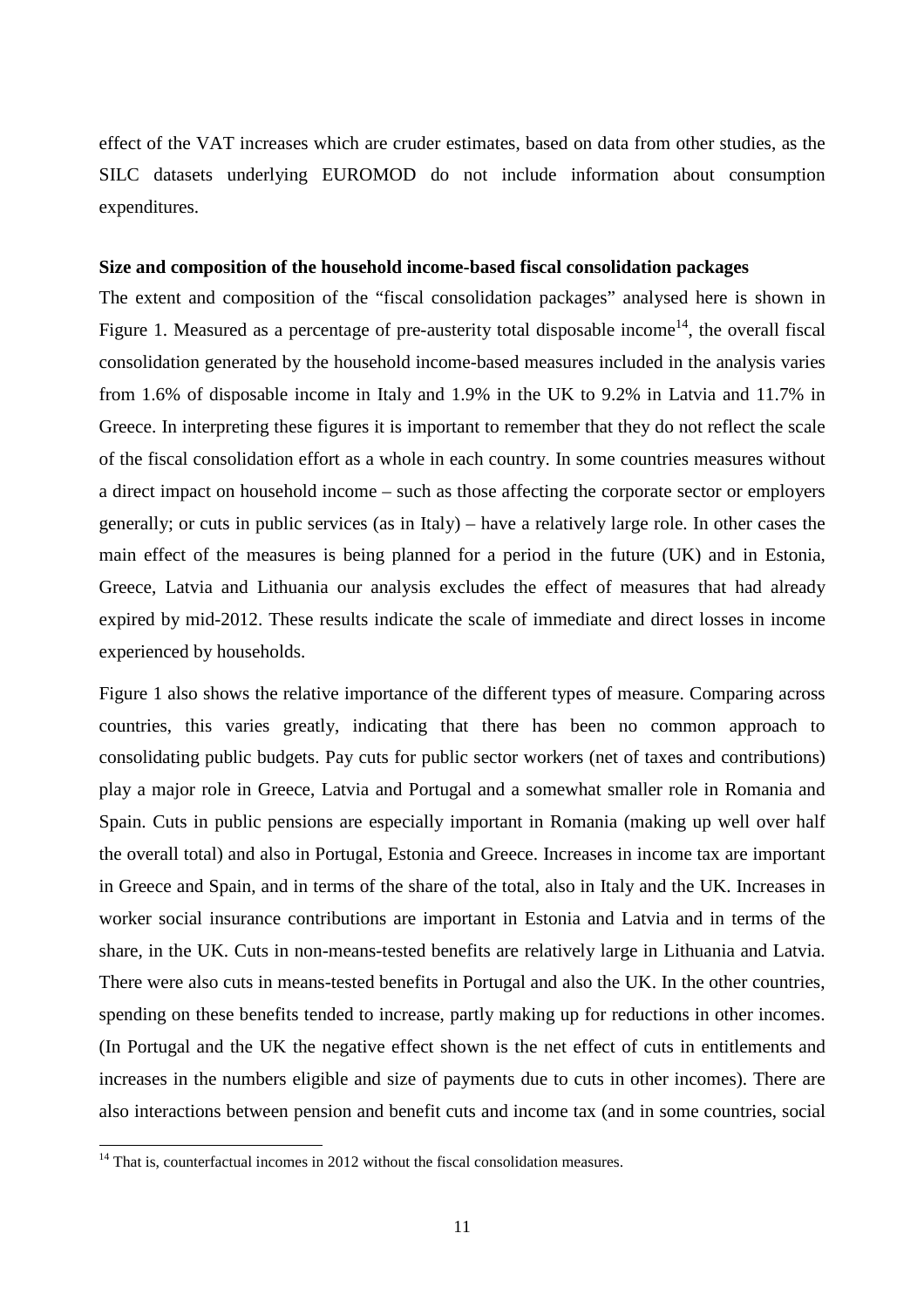contributions) payable on these benefits. The figures for income tax increases are net of reductions due to the decreased tax base in these respects. The net effect is positive in Romania where there were no consolidation-related changes to income tax.



**Figure 1: Aggregate effect of simulated household income-based fiscal consolidation measures in place in 2012 as a percentage of total household disposable income, by type of policy** 

*Notes: The measures included here are limited to those that have a direct effect on household disposable income (changes to direct taxes, cash benefits and public sector pay). Source: own simulations with EUROMOD version F6.0.* 

Overall, there is notable variation in terms of whether countries have relied more on spending cuts or tax increases. Public wage and benefit cuts are clearly dominant source of consolidation in Romania, Portugal and Lithuania (90% or more); it is also the main source for Latvia (65%). On the other hand, tax increases are more important source in the UK, Italy, Greece and Estonia, accounting for 60-70% of consolidation. Unlike other countries, Spain has roughly an equal mix. There are number of papers, e.g. Alesina and Perotti (1995, 1997), which have shown that successful fiscal consolidations, in terms of limiting public deficit, stabilising public debt or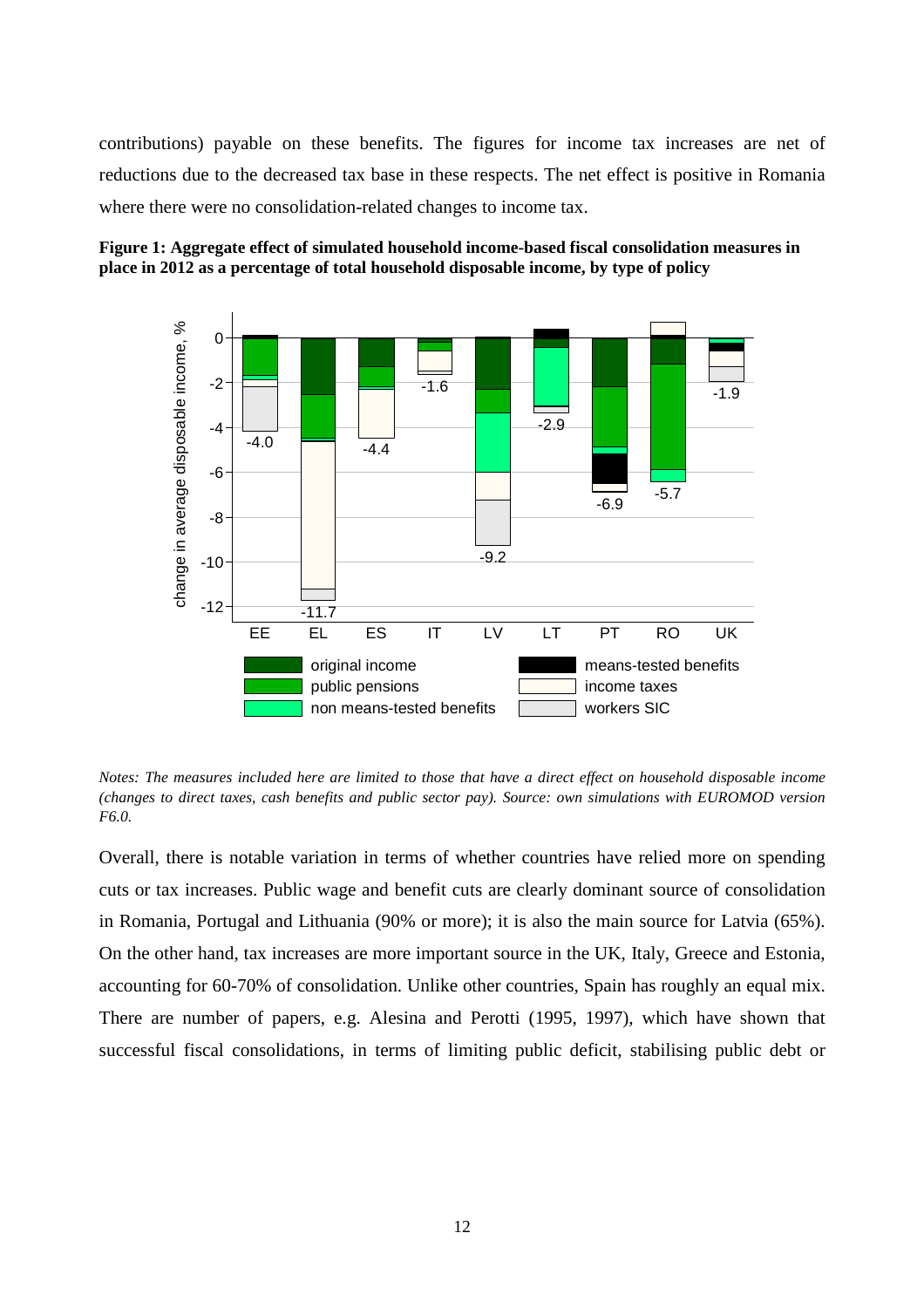output, have on average relied more on spending cuts.<sup>15</sup> Therefore, while acknowledging that we do not capture all possible forms of fiscal consolidation, our findings may provide an early indication for macroeconomic performance of fiscal adjustments (so far).

#### **Effects across the distribution of household incomes**

 $\overline{a}$ 

The implications of the fiscal consolidation measures across the income distribution are illustrated in Figure 2. This shows the average proportional change in household disposable income by decile group caused by the fiscal consolidation measures that have a direct bearing on household income.<sup>16</sup> The figure groups countries into three, based on the overall size of the change in income and the three figures are drawn to different scales (the gridlines are all 2 percentage points apart).

Two thirds of the countries (Greece, Spain, Latvia, Italy, Romania and the UK), show **progressive cuts** in income on the whole, i.e. richer income groups contributing more in relative terms. Portugal and, to a lesser extent, Lithuania show an **inverted U-shape pattern** where middle income groups contribute less compared to low and high income groups. Estonia is the only country with a strong **regressive** distribution of cuts, although the effect has been mitigated for the poorest decile group. To understand the reasons behind these overall distributional outcomes we focus on the distributional effects of each of the four main types of change: to (a) public sector pay, net of taxes and contributions, (b) public pensions, (c) other benefits and (d) income taxes and social contributions. This is shown in Figure 3.<sup>17</sup>

Public sector wage cuts had a progressive effect in all countries where they were implemented during the period we consider. The large size of this effect drives the overall progressivity observed in Greece, Latvia, Italy and Romania in Figure 2.

<sup>&</sup>lt;sup>15</sup> It should be noted that there are some differences between previous studies in terms of whether some items have been considered as part of spending or tax adjustments. For example, Alesina and Perotti (1995) include cash transfers in spending, while Blanchard and Perotti (2002) deduct these from taxes.

<sup>&</sup>lt;sup>16</sup> Deciles are calculated using household disposable income for each individual, equivalised using the modified OECD scale.

 $17$  Note that these charts have different scales in order to focus on the distributional implications of each type of measure rather than the differences in overall size (which is shown in Figure 1).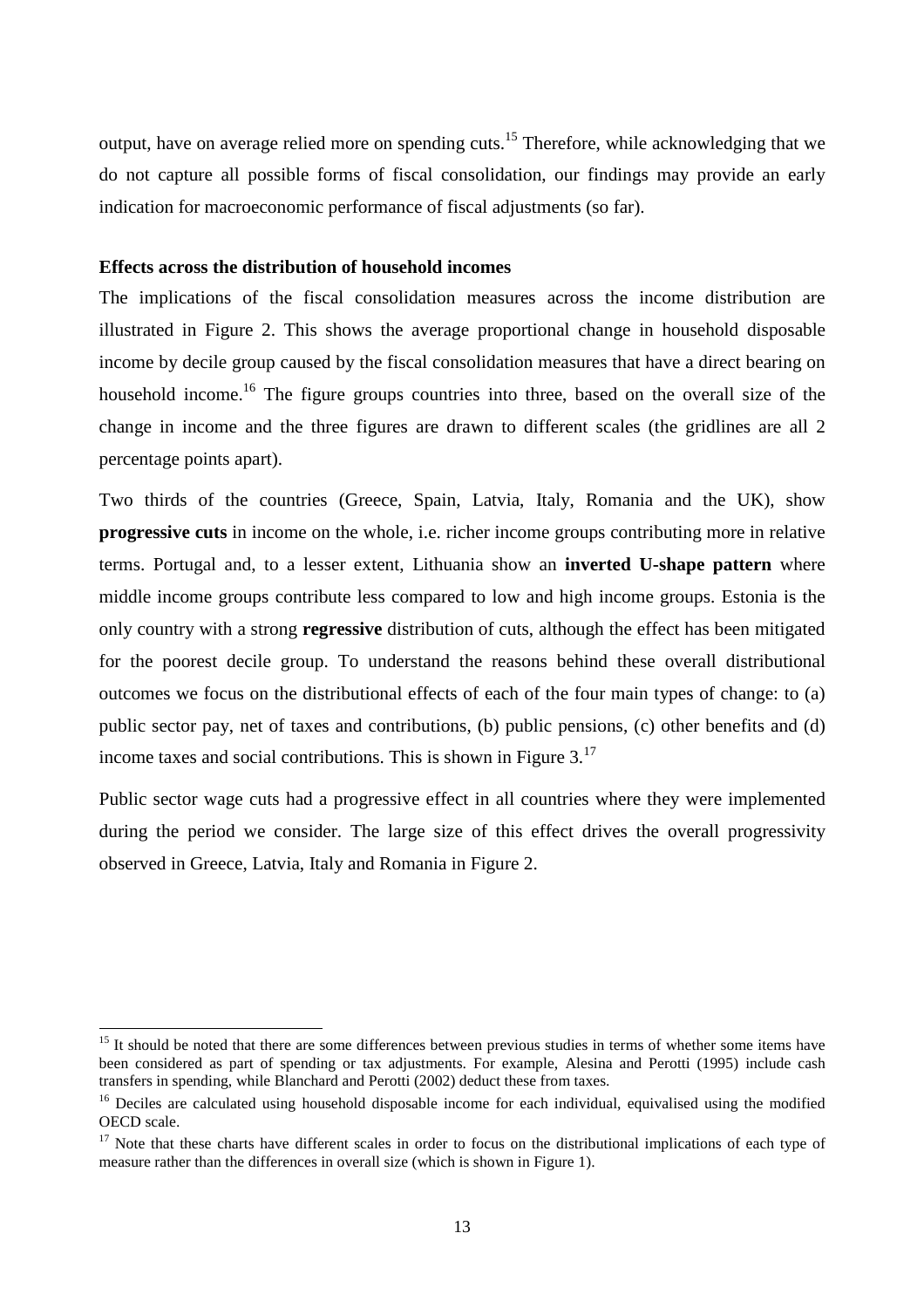**Figure 2: Percentage change in household disposable income due to simulated household incomebased fiscal consolidation measures by household income decile group** 



*Notes: The measures included here are limited to those that have a direct effect on household disposable income (changes to direct taxes, cash benefits and public sector pay). Deciles are based on equivalised household disposable income in 2012 in the absence of fiscal consolidation measures and are constructed using the modified OECD equivalence scale to adjust incomes for household size. The charts are drawn to different scales, but the interval between gridlines on each of them is the same. Source: own simulations with EUROMOD version F6.0.* 

The distributional incidence of cuts to public pensions (see Figure 3b) depends on the design of the changes and the location of pensioners in the income distribution. In most of the countries where public pensions were reduced, this was implemented in the form of suspending pension indexation and freezing their nominal values. This measure implies a proportional decrease in pension incomes for all pensioners and higher losses for the lower-middle decile groups where pensioners are typically located. This is seen for example for Spain and Latvia. A progressive effect where losses are larger in percentage terms in the middle and top of the distribution than at the bottom is observed in countries (like Greece, Italy and Portugal), which limited the pension freeze to higher pensions and/or cut pensions in nominal terms, with larger reductions for higher pensions. These changes help to drive the overall progressive effect shown in Figure 2 for Greece and Portugal. In Estonia, the reduction was due to the change in the indexation of public pensions which we estimate to have resulted in the average pension being almost 10 percent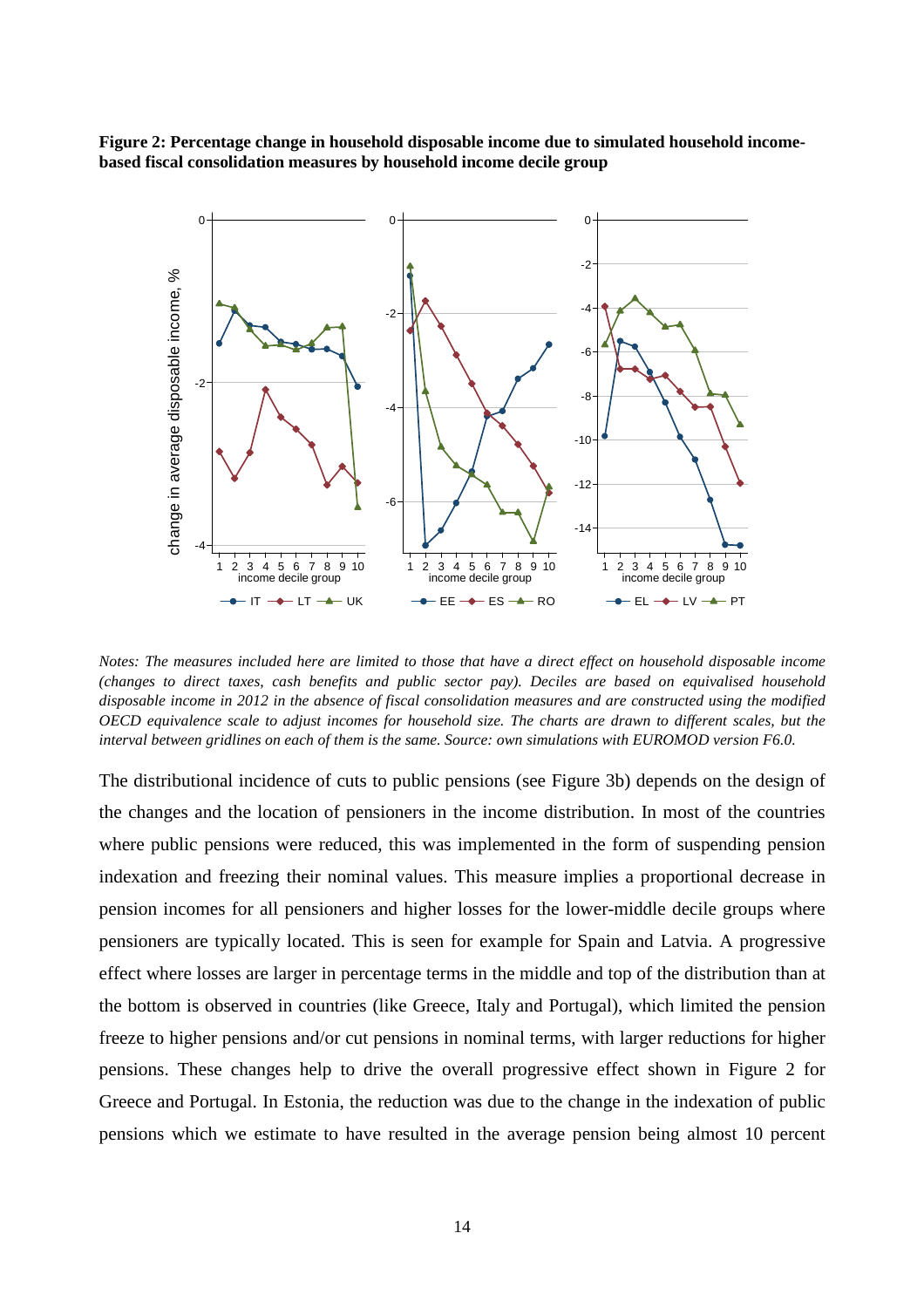lower in 2012 than it would have been otherwise. Similar to Spain and Latvia, pensions were proportionally reduced but the effect on average household income is more regressive because of the location of pensioners towards the bottom of the distribution. This cut also drives the overall regressive effect observed for Estonia in Figure 2 as the effects due to other instruments were smaller in size as well as less pronounced across the income distribution. Overall, the largest pension losses were in Romania due to relatively high inflation eroding the real value of frozen pensions. In Romania pensioners are located throughout the income distribution. Minimum pensions are not normally indexed, explaining the smaller measured loss for low income households shown in Figure 3b.

Cuts to non-pension benefits (Figure 3c) are notable only in a few countries though their incidence across the income distribution is very diverse, reflecting changes to various benefits happening at the same time. Four countries with substantial cuts in benefits are Latvia, Lithuania, Portugal and the UK. Large progressive cuts are seen in Latvia where the main contributory benefits were capped, driving the overall progressive effect seen in Figure 2. The large regressive effects in Portugal resulted from the freeze of the means-tested benefit. In the UK the losses are at the bottom and the middle of the distribution due to a combination of several changes to the benefits for families with children, including some sharper means-testing. In Lithuania the effect is fairly even across the distribution due to the combined effects of three types of changes: lower income households being affected the most by cuts in social assistance, middle income groups by the child benefit becoming means-tested and the upper end of distribution by cuts in contributory family benefits.

There are important interactions in all countries, in the form of means-tested benefits absorbing part of income losses due to other instruments. However, this is only evident for countries like Estonia (where social assistance was also made more generous), Spain and Romania; while in other countries the negative effect from cuts in non means-tested benefits (Greece, Lithuania) or even in means-tested benefits themselves (Portugal, UK) dominates.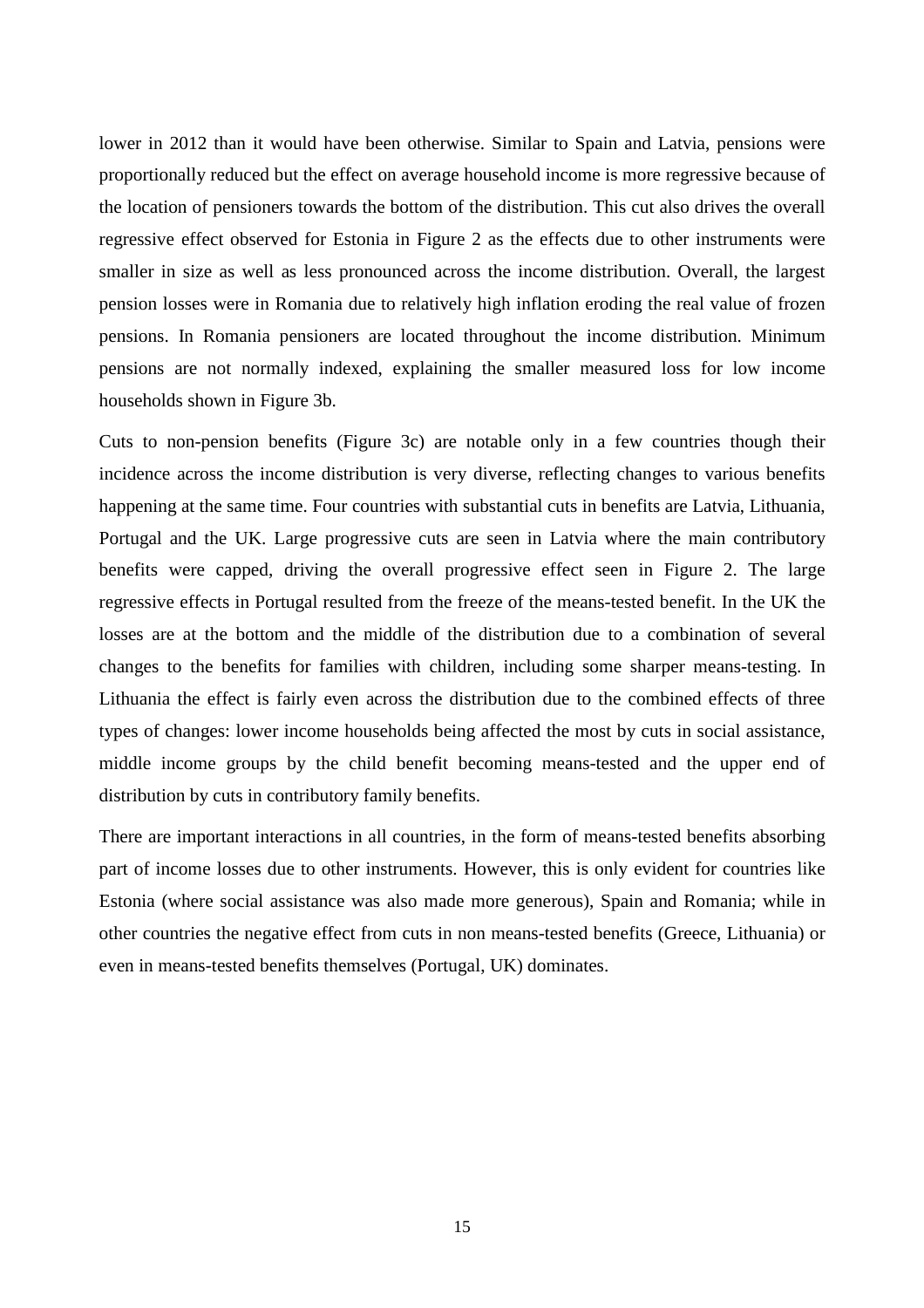**Figure 3: Percentage change in household disposable income due to simulated household incomebased fiscal consolidation measures by type of measure and household income decile group** 

**(a) public sector wages (net of taxes and SICs)** 



#### **(b) public pensions**

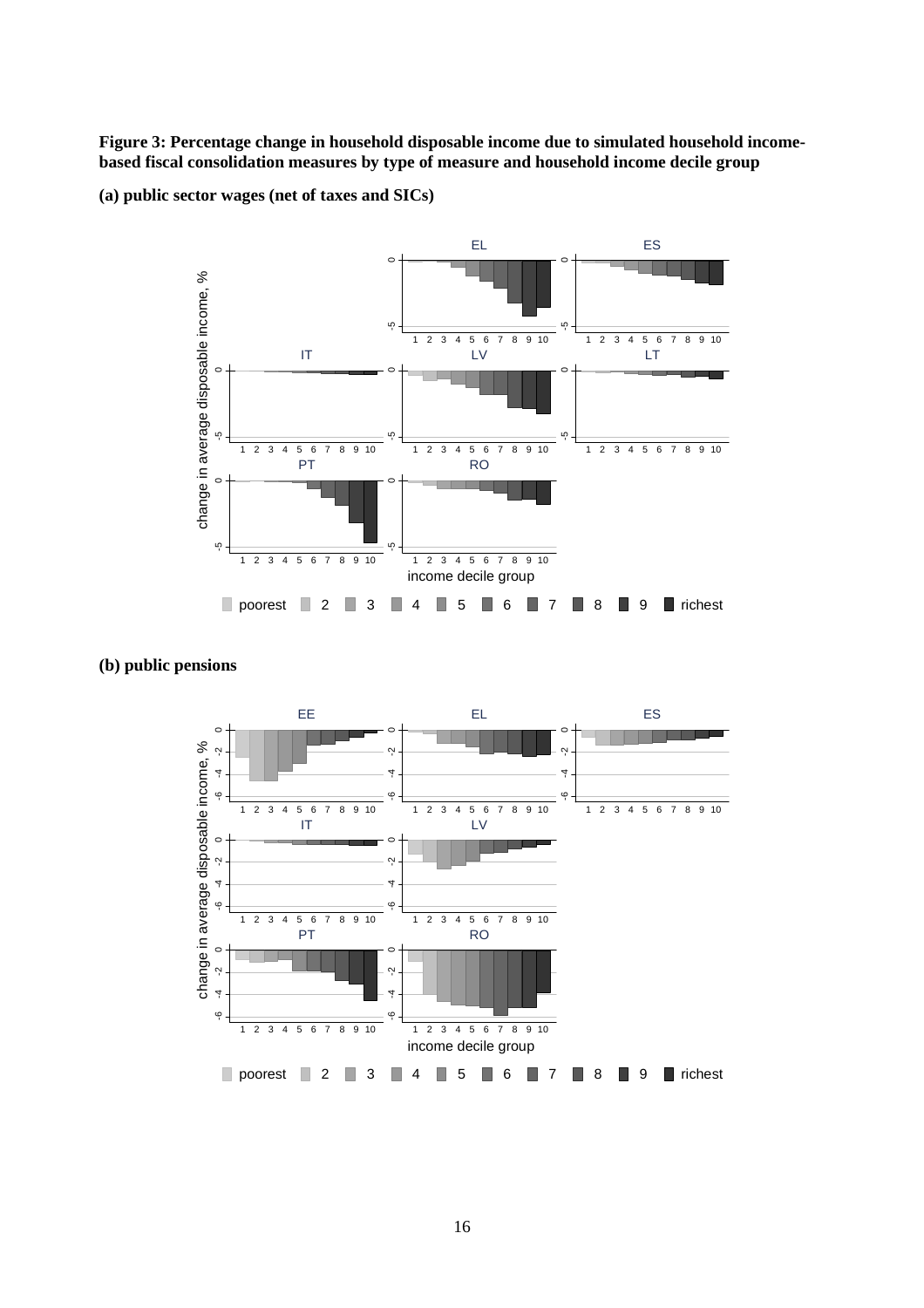#### **(c) non-pension benefits**



**(d) Income tax and worker SICs** 



*Notes: The measures included here are limited to those that have a direct effect on household disposable income (changes to direct taxes, cash benefits and public sector pay). Deciles are based on equivalised household disposable income in 2012 in the absence of fiscal consolidation measures and are constructed using the modified OECD equivalence scale to adjust incomes for household size. The absence of a country from a chart indicates that there were no changes of the relevant type. Source: own simulations with EUROMOD version F6.0.*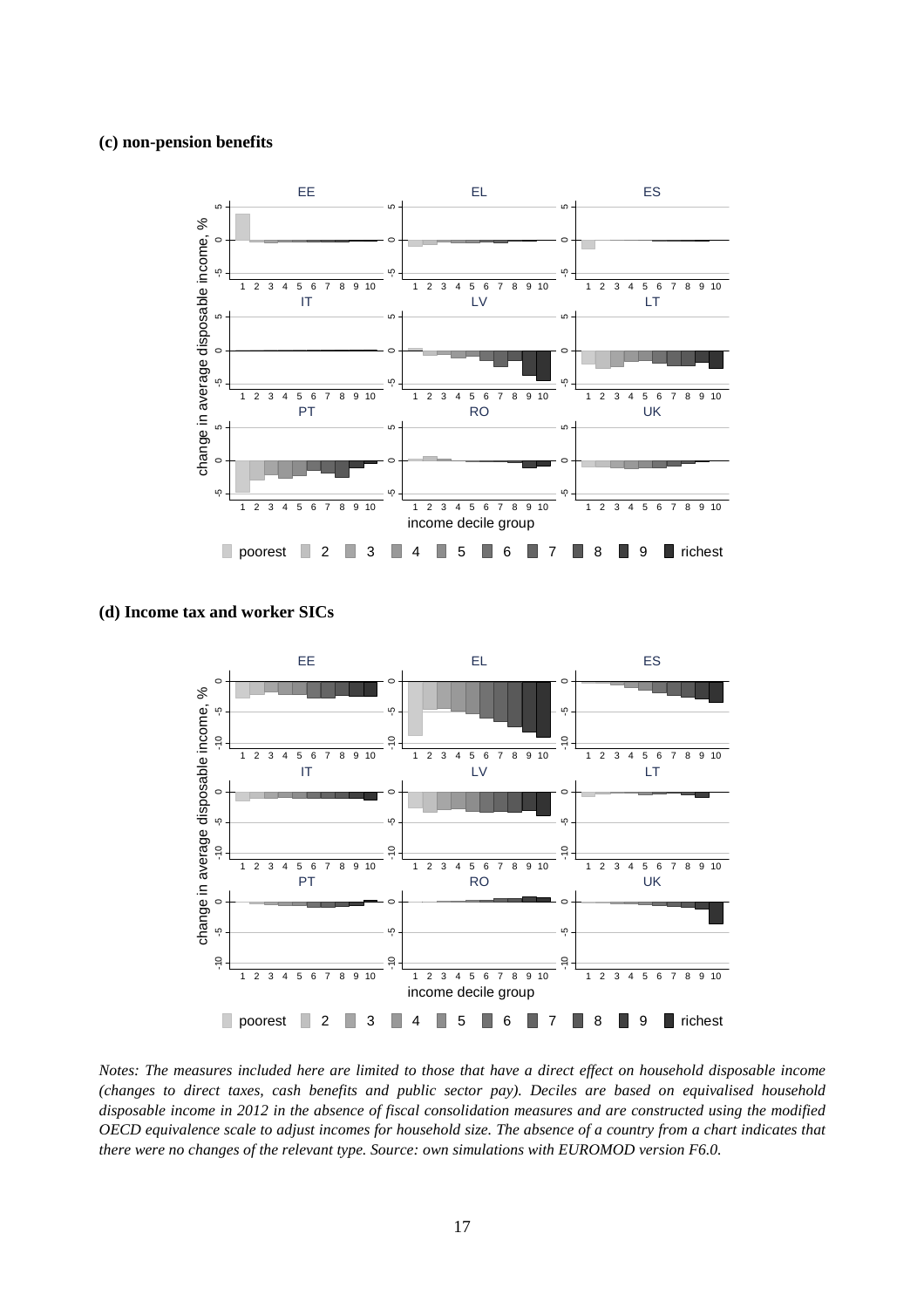The pattern of the distribution of combined income tax and social contribution changes (Figure 3d) is often quite flat. In the case of the Baltic countries, small progressive increases from worker contributions are balanced with small regressive tax increases. Stronger progressive effects can be seen for Greece (with the exception of the first decile group), Spain and the UK, where the tax increases are incident mainly on the top decile group.<sup>18</sup> These tax increases drive the overall progressive effects seen in Figure 2 for Spain and the UK and are also important in Greece. There are again interactions as in some cases tax and contribution increases are offset by reduction in tax collected from taxable pensions and benefits.<sup>19</sup> These are relatively small though and on this graph visible only for Romania, which had largest reductions in public pensions and no policy changes to income tax or social contributions.

To summarise, the overall progressive effect shown in Figure 2 for Greece, Latvia, Italy and Romania is primarily due to public sector wage cuts, while driven by progressive tax cuts in Spain and the UK. The latter are also important in Greece. Overall progressivity is further strengthened by cuts in non means-tested benefits (Latvia) and cuts in public pensions (Greece and Portugal). While Italy implemented several progressive measures these have only a limited effect due to very narrow targeting.<sup>20</sup> In the UK, the progressivity is achieved through a much larger burden on the top decile group while the effects are fairly uniform for the other decile groups. The clearly regressive distribution in Estonia is driven by the cuts in public pensions although the increased means-tested social assistance lessens the effect for the first decile group. In Lithuania, the inverted u-shaped effect arises from a combination of progressive public wage cuts and cuts to several benefits. In the case of Portugal, this effect is due to a combination of progressive effects from cuts in public wages and pensions and regressive effects from the reduction of the (real) value of means-tested social assistance.

Due to country heterogeneity, no clear differences emerge between the two main types of fiscal consolidation measures (i.e. spending cuts vs tax increases). While public wage cuts are the most homogenous type with a strong progressive pattern, cuts in public pensions and other benefits

 $18$  Browne and Levell (2010) show the large increase in tax in the top decile group in the UK is itself heavily skewed to the top one percent. This is confirmed by our own analysis, not reported here.

<sup>&</sup>lt;sup>19</sup> Changes in taxes and contributions due to cuts in (gross) public wages have been separated and shown together with the latter in Figure 3a.

<sup>&</sup>lt;sup>20</sup> The solidarity contribution affects only 0.07% of tax payers (figures based on fiscal data in 2010), the public pension cuts affect 0.97% of pensioners and the public sector wage cuts only 1.49% of Italian employees (considering both public and private sectors).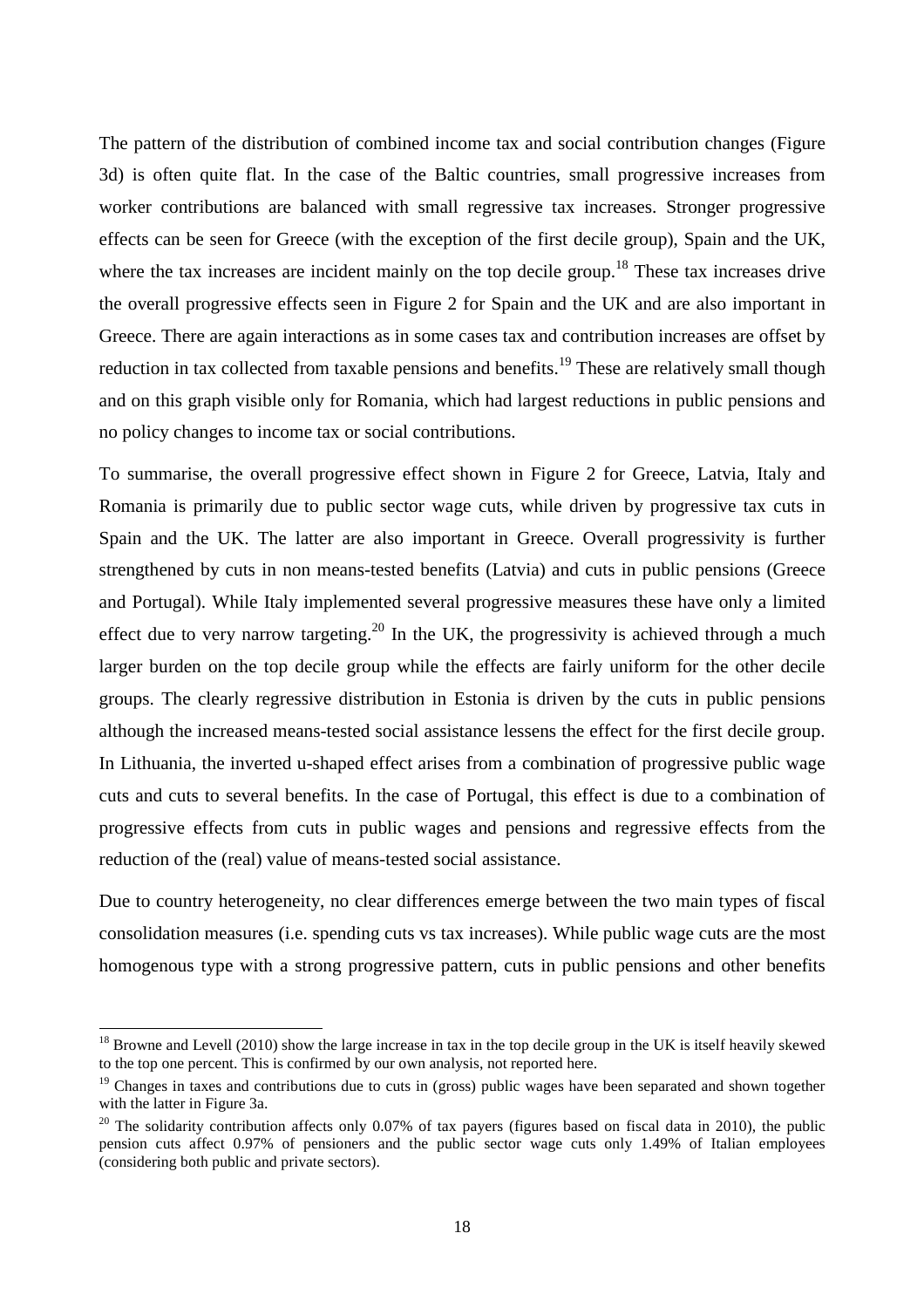show mixed results and, hence, the overall effect from expenditure cuts remains diverse as well. The same can be seen on the tax side though the profiles tend to be somewhat flatter.

It is also of interest to understand how the burden of the fiscal consolidation measures is shared across different individuals. Figure 4 shows the proportional change in equivalised household disposable income by person age. Somewhat clearer overall pattern is visible in Lithuania (and Latvia) where income losses tend to decrease with age. Otherwise, largest differences with the average (shown with a dashed line) are visible for the elderly people, which on the one hand reflects greater (fiscal) importance of public pensions and, as a consequence, perhaps also a greater political attention towards this group. Elderly people contribute on average notably more in Romania, Estonia and Portugal, while they face smaller income losses relative to others in Latvia, Lithuania and the UK.

Figure 5 compares further the proportional change in disposable income by decile group for the whole population (as in Figure 2) with that for (a) people in households with children (defined as aged under 18) and (b) people in households containing elderly people (defined as aged 65 or more). Across countries the effects are rather similar for these groups with two main exceptions: households with children lose more right across the income distribution in Lithuania,  $^{21}$  while the opposite is true in Romania. There are also countries where the two lines cross, showing how at low income levels families with children (Spain, UK) or families with elderly (Greece, Portugal) are better protected while it is the opposite at higher income levels. Overall, these effects are partly due to decisions about tax and benefit changes that particularly affect children or elderly people: for example choices over whether to reduce a child tax credit or a pension. They are also partly driven by the composition of households across the income distributions.<sup>22</sup>

 $21$  Lithuania did cut public pensions but this was a temporary measure in 2010-11 and as such not included in our analysis.

 $22$  We also looked at the effects on the risk of poverty as defined having income below 60% of the median. If fixed poverty thresholds are used then, as expected, the risk of poverty rises in all countries due to falling incomes. However, if poverty thresholds are allowed to shift then the impact is relatively small, with the poverty rate changing less than half a percentage point in all countries except in Estonia (an increase of 13pp), Greece and Latvia (a decrease of 1.7pp and 0.8pp, respectively). Changes by age groups are broadly in line with Figure 5 – the poverty rate for elderly people increasing more in Estonia and Romania and for children in Lithuania and Portugal.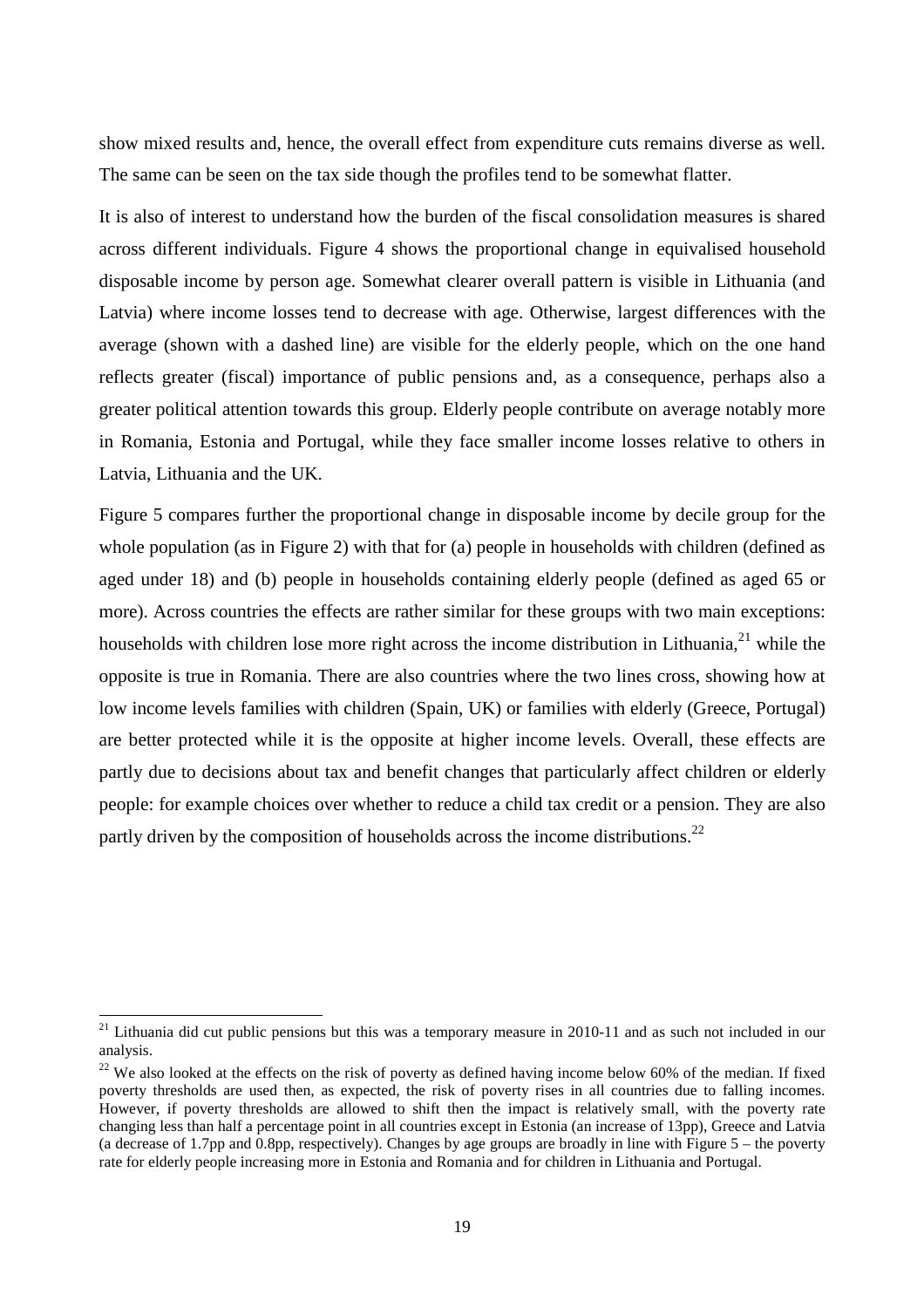



*Notes: The dashed line denotes the average effect. The measures included here are limited to those that have a direct effect on household disposable income (changes to direct taxes, cash benefits and public sector pay). Deciles are based on equivalised household disposable income in 2012 in the absence of fiscal consolidation measures and are constructed using the modified OECD equivalence scale to adjust incomes for household size. Source: own simulations with EUROMOD version F6.0.*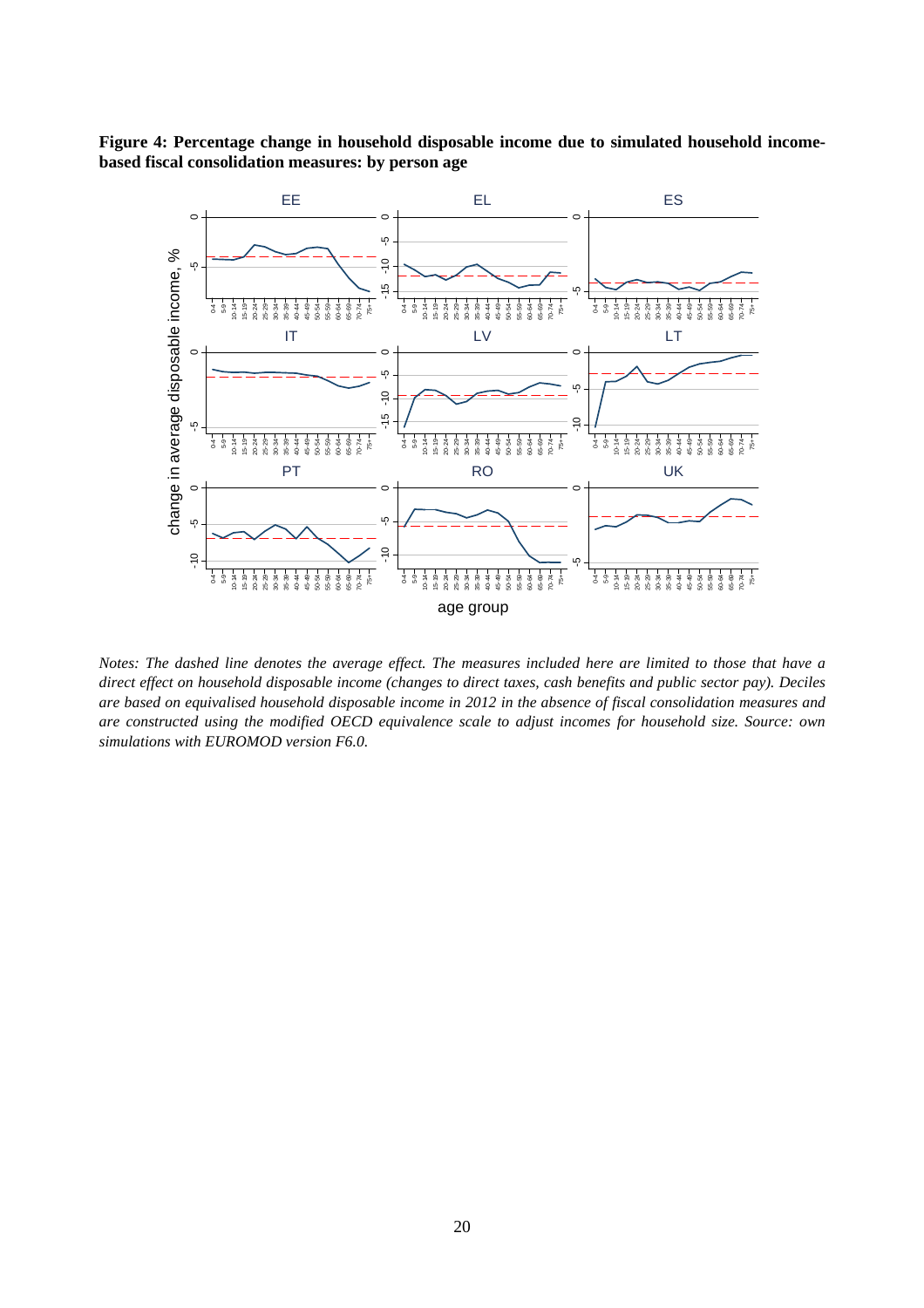**Figure 5: Percentage change in household disposable income due to simulated household incomebased fiscal consolidation measures: by type of household and household income decile group** 



*Notes: The measures included here are limited to those that have a direct effect on household disposable income (changes to direct taxes, cash benefits and public sector pay). Deciles are based on equivalised household disposable income in 2012 in the absence of fiscal consolidation measures and are constructed using the modified OECD equivalence scale to adjust incomes for household size. Children are defined as those aged under 18 and "elderly people" as those aged 65 or more. The charts are drawn to different scales, but the interval between gridlines on each of them is the same. Source: own simulations with EUROMOD version F6.0.* 

#### **Indirect taxes**

 $\overline{a}$ 

In all of the countries we consider there have been also changes to indirect taxes. While these do not have an effect on household disposable income they do impact directly each household's consumption potential. For this reason, we also compare the effect of fiscal consolidation measures discussed above with those of increases in indirect taxes.

Using our own estimates or external information (where available) on the incidence of (prereform) VAT by income group (decile or quintile)<sup>23</sup>, we have estimated the increase in VAT

<sup>&</sup>lt;sup>23</sup> The studies used are, respectively, Võrk et al. (2008) for Estonia, Matsaganis and Leventi (2012) for Greece, Institute for Fiscal Studies (2011) for Spain, Taddei (2012) for Italy, Ivaškaitė-Tamošiūnė (2012) for Lithuania and Barnard (2010) for the UK. For the other countries we carried out our own calculations based on information from Household Budget Surveys (HBS) on the distribution of expenditure by COICOP categories by income decile/quintile group. 2006 HBS was used for Italy, 2008 HBS for Latvia, 2005/06 HBS for Portugal and 2009 HBS for Romania. Note that EUROMOD's input database (EU-SILC) does not include data on expenditure.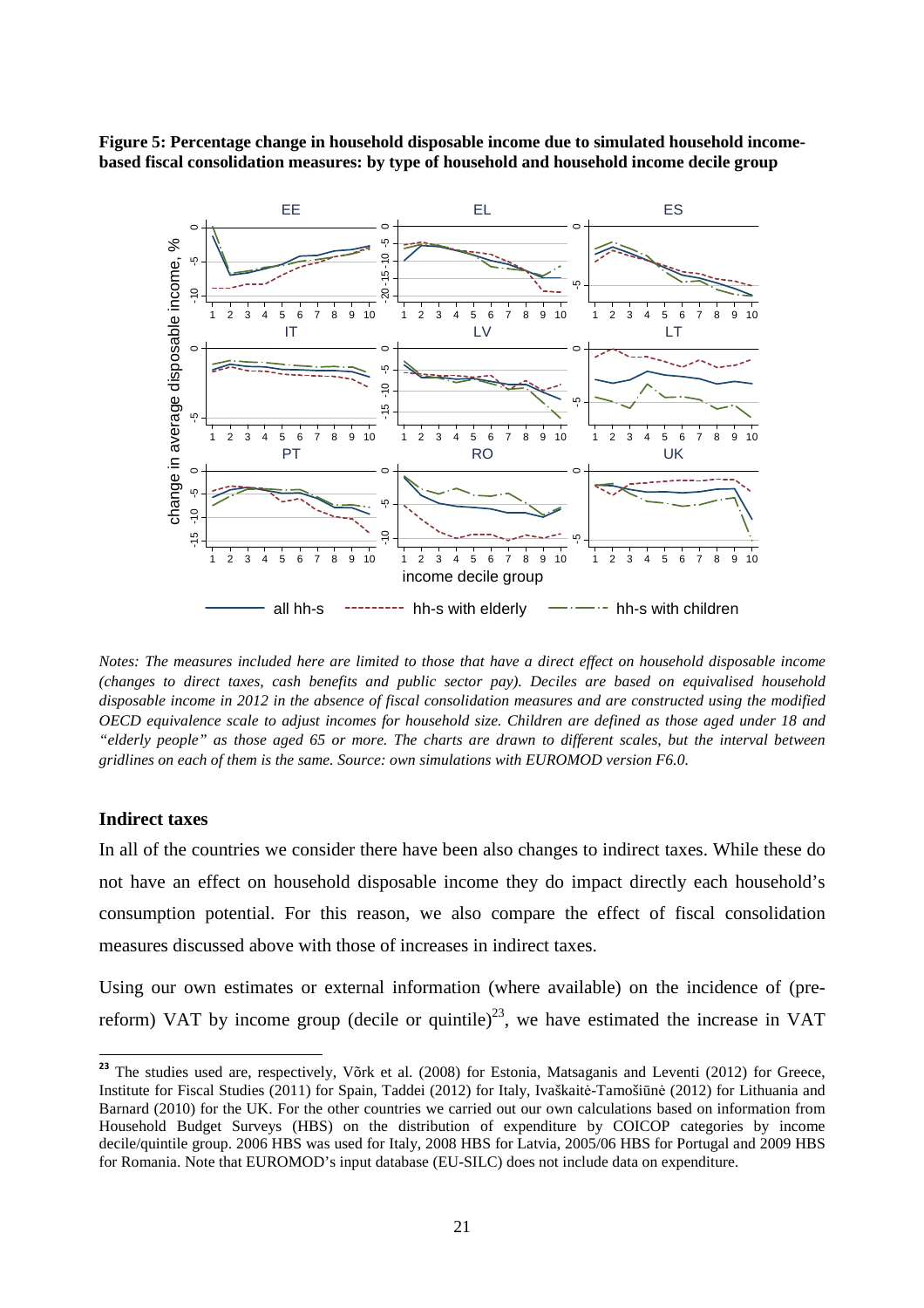payment due to the increase in the standard rate VAT as a proportion of disposable income. In doing so, we focus again on short-term outcome and have assumed that (i) there is no change in pre-tax expenditure or in pre-tax relative prices and (ii) the VAT increases are proportional to the pre-reform VAT payments.

**Figure 6: Simulated household income-based fiscal consolidation measures as a percentage of household disposable income by income decile/quintile group: change excluding and including VAT increases** 



*Notes: The fiscal consolidation measures included here are: (a) limited to those that have a direct effect on household disposable income (changes to direct taxes, cash benefits and public sector pay) and (b) increases in the standard rate of VAT (shown in percentage points after each country acronym). Other increases in indirect taxes are not included. Deciles or quintiles are based on equivalised household disposable income in 2012 in the absence of fiscal consolidation measures and are constructed using the modified OECD equivalence scale to adjust incomes for household size. The charts are drawn to different scales, but the interval between gridlines on each of them is the same. Source: own calculations with EUROMOD version F6.0 and Barnard (2010), Ivaškaitė-Tamošiūnė (2012), Matsaganis and Leventi (2012), Institute for Fiscal Studies (2011), Taddei (2012) and Võrk et al. (2008).* 

The effects are shown in Figure 6, which also indicates the change in the main VAT rate which ranges from 1 (Italy) to 5 percentage points (Spain and Romania). The combined effect of the VAT increase and of the changes simulated with EUROMOD (direct taxes, benefits and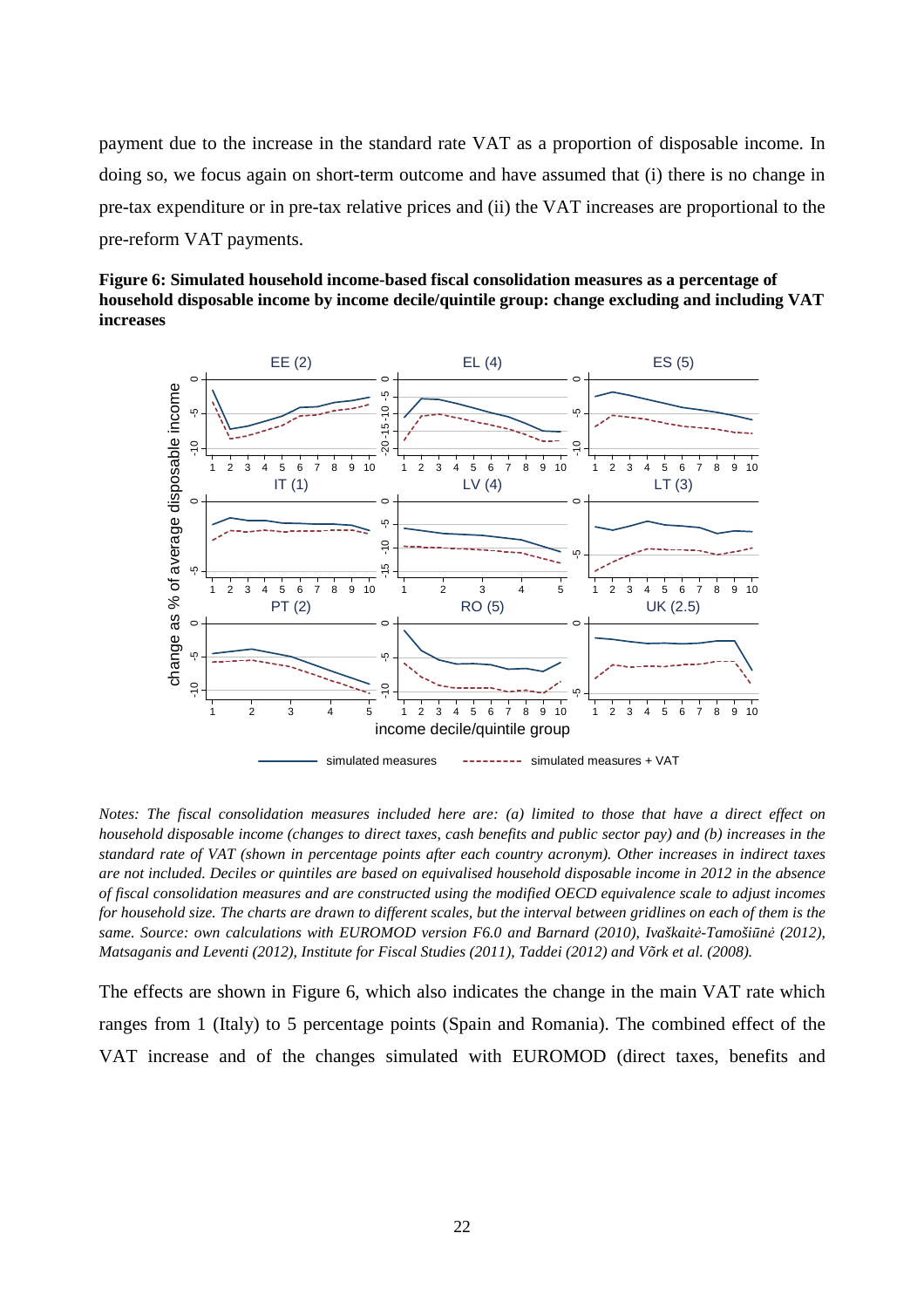pensions, and public sector pay) is shown with a dashed line, contrasted with the effect of the income changes alone with a solid line (as in Figure 2). $^{24}$ 

We find that in each of the countries, the effect is regressive across the income distribution.<sup>25</sup> The relative degree of regressivity across countries is due to (a) differences in the structure of VAT and how it relates to consumption patterns, i.e. the extent to which goods with lower tax rates are consumed by those on low incomes, and (b) the effective savings rate across the income distribution. For Greece, spending is much higher than income in the lower income decile groups. The same tends to apply in the other countries, but to a lesser extent. The impact of VAT changes is naturally larger in countries with bigger increases in the standard VAT rate but what is important to note is that in several countries (Spain, Lithuania, Romania and the UK) the effects are of similar magnitude to the measures affecting household incomes directly which highlights their importance. Including VAT would also change the overall balance between spending cuts and tax increases towards the latter.

#### **4. Conclusions**

l

We contribute to the literature on fiscal consolidation by estimating distributional effects of recent policy reforms in the nine EU countries which were aimed to address budgetary challenges. Using microsimulation approach, we identify and quantify fiscal consolidation measures introduced through cuts in cash benefits, increases in income taxes and workers' social contributions and cuts in public sector pay. Countries have adopted different combinations of policy instruments, resulting in various distributional profiles of income losses. Most are progressive on the whole, although it should be emphasised that even if the poor pay a lower proportion of their income than rich, in some countries the scale of the reductions in their income is still large (e.g. in Greece). Adding the approximate effect of the increases in VAT, which have been introduced in all nine countries, reduces any progressive effect. The latter are also substantial in absolute terms, in several countries being of similar magnitude to that resulting from the measures affecting household incomes directly.

 $24$  Note that by combining the results in this way we assume that the composition of the decile groups in the two data sources are the same. Both sets of calculations use a very similar concept of household disposable income and (generally) the same equivalence scale. However, the fact that different surveys are used means that there are bound to be some differences in the composition of the income deciles. These results should be viewed with caution, therefore.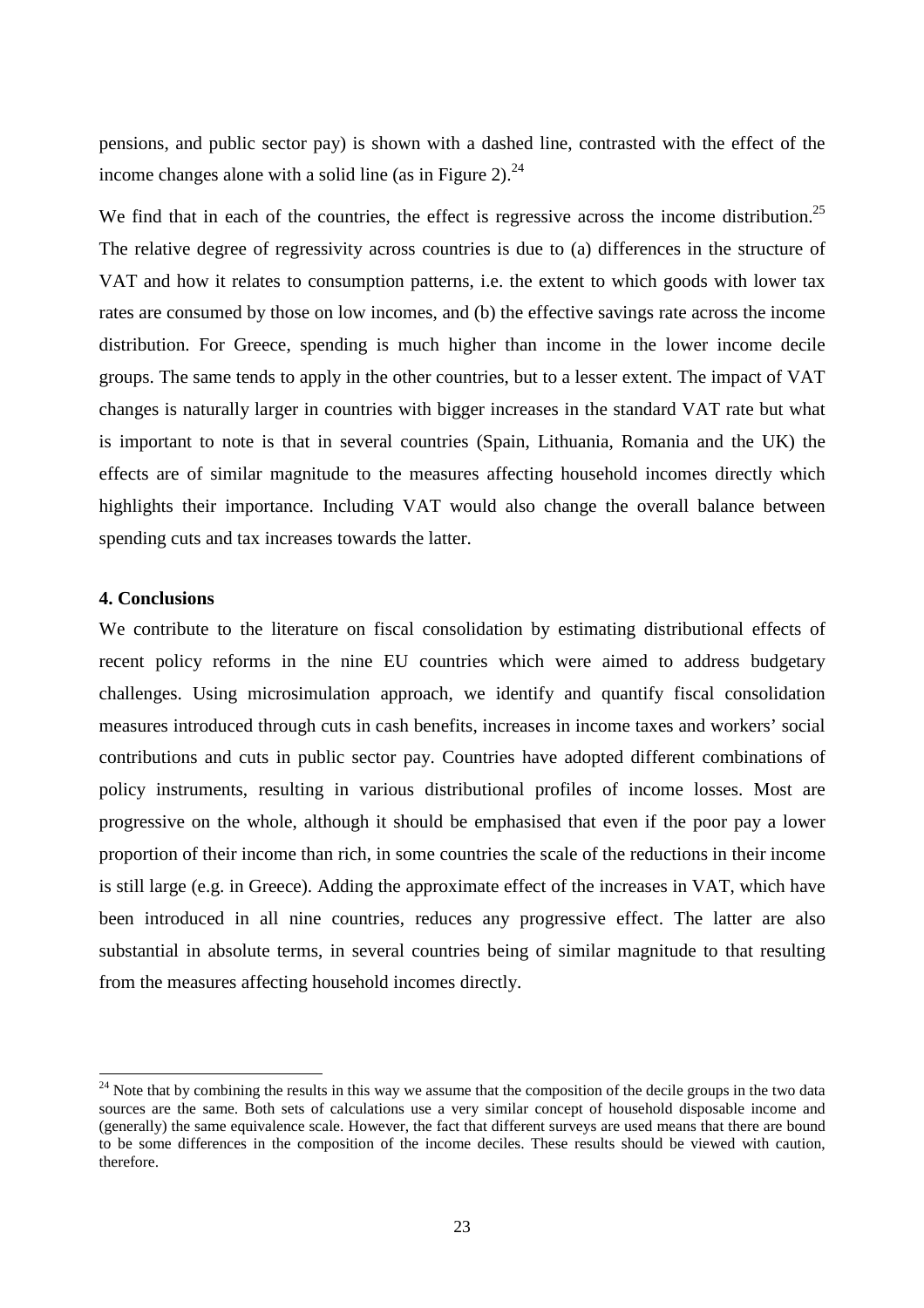Our "bottom-up" measure shows that there is wide variation in the scale of the resulting aggregate reduction in household incomes (from 2% to 12%). Countries represent also a mixture in terms of whether fiscal consolidation relies more on spending cuts or tax increases. In the light of previous findings in the literature, this might provide some early indication for the macroeconomic performance of these fiscal adjustments. Comparing distributional effects between these two broad types of instruments did not reveal any large systematic patterns and, hence, differences in distributional outcome are less likely to play a role in explaining why one type of consolidation measures tend to be more successful than the other. On the other hand, distributional impact of fiscal adjustments might still matter for macroeconomic dynamics, for example, through the effect on aggregate demand as consumption patterns usually differ between income groups.<sup>26</sup> This could be another source of variation adding to relevant aspects of country heterogeneity as discussed elsewhere (e.g. Favero et al., 2011).

In interpreting our analysis there are some caveats to be borne in mind. Most importantly, our analysis does not include the impact of cuts in in-kind benefits and services on households. These would involve at least two challenges for a micro-level analysis. First, the information requirements for a comparable analysis are considerable. Secondly, given the present state of research and knowledge in this area, any distributional results would be driven by the assumptions that would need to be made about the valuation of services, their incidence and the nature and incidence of the cuts. An extension to our analysis should also attempt to estimate behavioural responses, especially as these might vary between income groups.<sup>27</sup>

Furthermore, the current round of fiscal consolidation is not yet complete. Some countries have already announced plans for future implementation and others may follow with additional measures as the crisis evolves.<sup>28</sup> Although a final assessment will only be possible as a piece of historical analysis once the austerity period can be considered to be complete, an interim comparative analysis such as that performed in this paper is relevant. We draw out the distributional implications of particular policy choices that may have been driven mainly by

<sup>&</sup>lt;sup>25</sup> It should be noted that assessing the effect of taxes paid on the basis of recorded spending patterns as a proportion of recorded household *income* can distort the view of the regressivity or otherwise of indirect taxes, and especially the effect at the bottom of the income distribution.

<sup>&</sup>lt;sup>26</sup> For example, Galí et al. (2007) and Coenen et al. (2012) distinguish in their models between credit-constrained households, i.e. who consume all their income, and those who can smooth consumption intertemporally.

 $27$  Giavazzi and McMahon (2013) provide some evidence on this in the context of military spending.

 $^{28}$  For example, fiscal consolidation plans have been announced in the UK up to 2015 and a new Greek package was just recently agreed, coming into effect in 2013.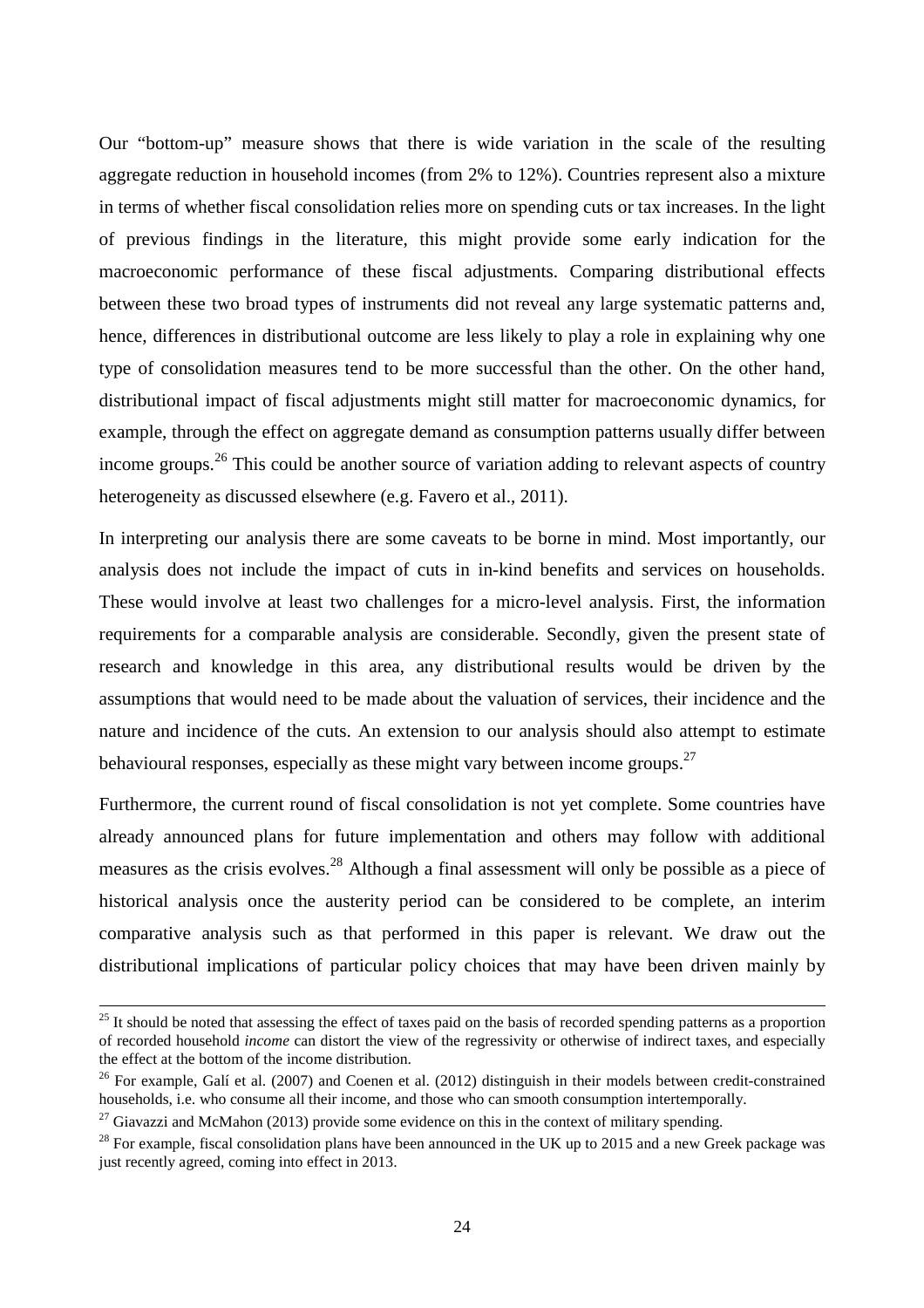macroeconomic or political concerns. Comparing these effects across countries offers the possibility of policy learning, from which any future fiscal consolidation reforms may benefit.

# **References**

- Alesina A. and R. Perotti, 1995, "Fiscal Expansions and Adjustments in OECD Countries", Economic Policy 21, 207-247.
- Alesina A. and R. Perotti, 1997, "Fiscal adjustments in OECD countries: Composition and macroeconomic effects", IMF Staff Papers, 44 (2), 297-329.
- Alesina A. and S. Ardagna, 1998, "Tales of fiscal adjustment", Economic Policy, 13 (27), 487- 545.
- Alesina A. and S. Ardagna, 2010, "Large Changes in Fiscal Policy: Taxes versus Spending", Tax Policy and the Economy 24, 35-68.
- Alesina A. and S. Ardagna, 2013, "The design of fiscal adjustments", Tax Policy and the Economy, forthcoming.
- Alesina A., C. Favero and F. Giavazzi, 2012, "The output effects of fiscal adjustments", NBER Working Paper, no 18336.
- Avram, S., F. Figari, C. Leventi, H. Levy, J. Navicke, M. Matsaganis, E. Militaru, A. Paulus, O. Rastrigina and H. Sutherland, 2012, "The distributional effects of fiscal consolidation in nine EU countries", Research note 01/2012, Social Situation Observatory on Income Distribution and Living Conditions, European Commission.
- Avram S., H. Sutherland, I. Tasseva and A. Tumino, 2011, "Income protection and poverty risk for the unemployed in Europe", Research Note 1/2011 of the European Observatory on the Social Situation and Demography, European Commission.
- Bargain, O., K. Orsini and A. Peichl, 2012, "Comparing Labor Supply Elasticities in Europe and the US: New Results", IZA Discussion Paper No. 6735.
- Barnard, A., 2010, "The effects of taxes and benefits on household income, 2008/09", Office for National Statistics.
- Blanchard, O., 1990, "Suggestions for a New Set of Fiscal Indicators", OECD Economics Department Working Papers, No. 79, OECD Publishing.
- Blanchard, O. and R. Perotti, 2002, "An empirical characterization of the dynamic effects of changes in government spending and taxes on output", Quarterly Journal of Economics, 117 (4), 1329-1368.
- Bourguignon F. and A. Spadaro, 2006, "Microsimulation as a tool for evaluating redistribution policies", Journal of Economic Inequality, 4, 77–106.
- Brandolini, A., F. D'Amuri and I. Faiella, 2013, "Country case study Italy", chapter 5 in Jenkins et al. (eds.), The Great Recession and the Distribution of Household Income, Oxford University Press, Oxford.
- Brewer, M., J. Browne and R. Joyce, 2011, "Child and working-age poverty from 2010 to 2020", IFS Commentary C121, Institute for Fiscal Studies, London.
- Browne, J. and P. Levell, 2010, "The distributional effect of tax and benefit reforms to be introduced between June 2010 and April 2014: a revised assessment", IFS Briefing Note 108, Institute for Fiscal Studies, London.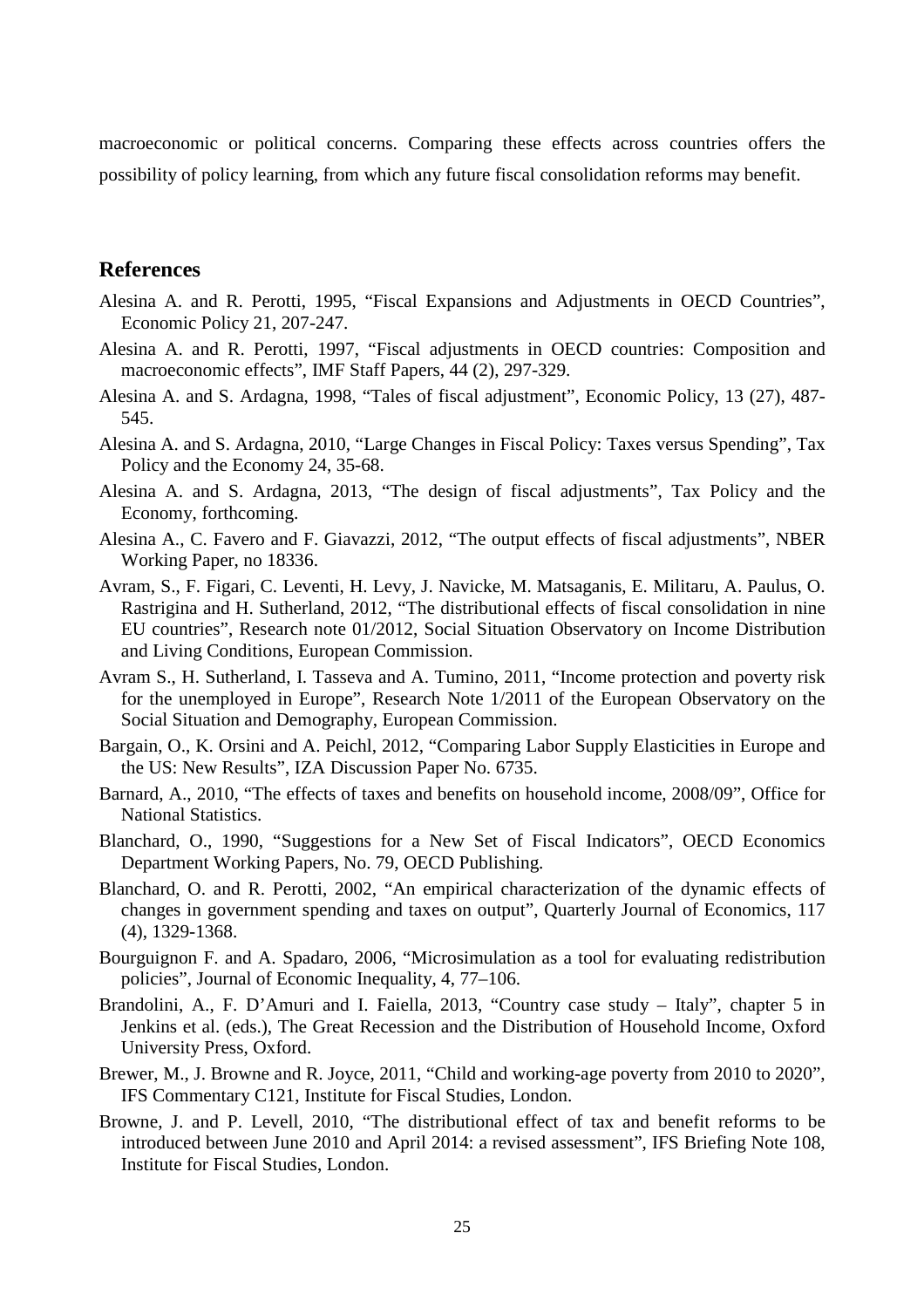- Callan T., C. Leventi, H. Levy, M. Matsaganis, A. Paulus and H. Sutherland, 2011, "The distributional effects of austerity measures: a comparison of six EU countries", Research Note 2/2011 of the European Observatory on the Social Situation and Demography, European Commission.
- Coenen, G., R. Straub and M. Trabandt, 2012, "Fiscal policy and the great recession in the euro area", American Economic Review, 102 (3), 71-76.
- Devries, P., J. Guajardo, D. Leigh and A. Pescatori, 2011, "A new action-based dataset of fiscal consolidation", IMF Working Paper 11/128.
- Duclos, J.-Y., 1995, "On equity aspects of imperfect income redistribution", Review of Income and Wealth, 41, 177–190.
- Favero, C., F. Giavazzi and J. Perego, 2011, "Country heterogeneity and the international evidence on the effects of fiscal policy", IMF Economic Review, 59 (4), 652-682.
- Figari F., A. Salvatori and H. Sutherland, 2011, "Economic downturn and stress-testing European Welfare systems", in H. Immervoll, A. Peichl and K. Tatsiramos (eds.) Who Loses in the Downturn? Economic Crisis, Employment and Income Distribution, Research in Labor Economics 32, Bingley: Emerald.
- Galí, J., J. D. López-Salido and J. Vallés, 2007, "Understanding the effects of government spending on consumption", Journal of the European Economic Association, 5 (1), 227-270.
- Giavazzi F. and M. McMahon, 2013, "The household effects of government spending", chapter 3 in A. Alesina, and F. Giavazzi (eds.), Fiscal policy after the financial crisis, University of Chicago Press.
- Guajardo, J., D. Leigh, and A. Pescatori, 2011, "Expansionary austerity: New international evidence", IMF Working Paper 11/158.
- Institute for Fiscal Studies, 2011, "A retrospective evaluation of elements of the EU VAT system", A report to the European Commission, DG TAXUD.
- International Monetary Fund, 2010, "Will It Hurt? Macroeconomic Effects of Fiscal Consolidation" in World Economic Outlook, October 2010.
- Ivaškaitė-Tamošiūnė, V., 2012, "Pajamų perskirstymas formuojantis gerovės kapitalizmui Lietuvoje". Daktrao disertacija. Vilnius: VU, LSTC (work in progress).
- Joyce, R. and P. Levell, 2011, "The impact in 2012-13 of the change to indexation policy", IFS Briefing Note 120, The Institute for Fiscal Studies, London.
- Joyce, R. and L. Sibieta, 2013, "Country case study UK", chapter 7 in Jenkins et al. (eds.), The Great Recession and the Distribution of Household Income, Oxford University Press, Oxford.
- Lietz, C. and D. Mantovani, 2007, "A Short Introduction to EUROMOD: An Integrated European Tax-Benefit Model", in O. Bargain (ed.), Micro-simulation in action: Policy analysis in Europe using EUROMOD, Research in Labor Economics, Vol. 25. Elsevier.
- Matsaganis M. and C. Leventi, 2012, "The distributional impact of the Great Recession in Greece", presented at the 32nd General Conference of the International Association for Research in Income and Wealth, Boston, 5-11 August.
- Matsaganis, M., H. Levy and M. Flevotomou, 2010, "Non take up of social benefits in Greece and Spain", Social Policy and Administration 44 (7), 827–844.
- McDermott, C. J. and R. F. Wescott, 1996, "An empirical analysis of fiscal adjustments", IMF Staff Papers, 43 (4), 725-753.